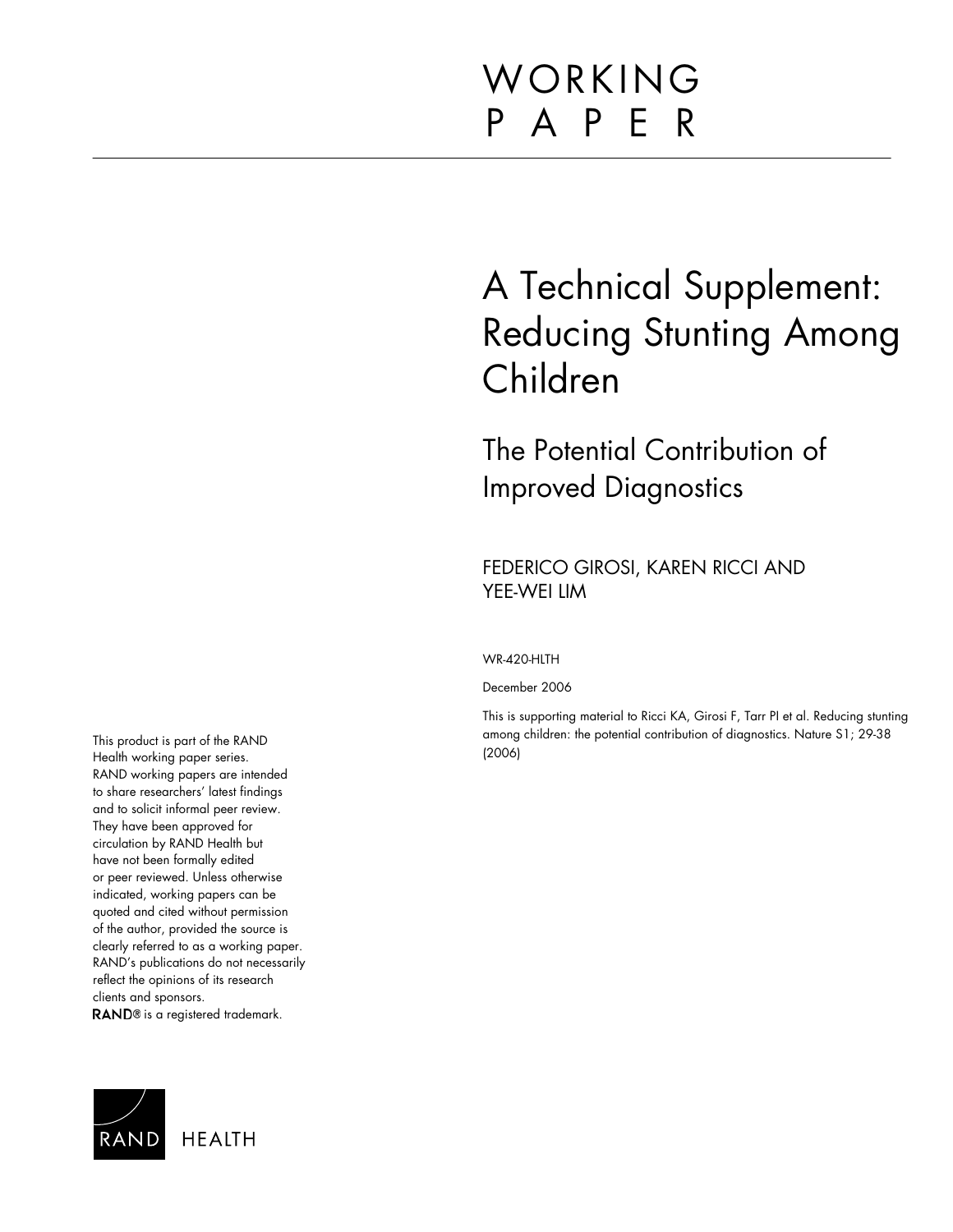# **PREFACE**

This working paper contains technical material supporting the article by Ricci, et. al. "Reducing stunting among children: the potential contribution of diagnostics" *Nature* S1; 29-38 (2006). It is intended to be read in conjunction with that article. This supplement includes additional material referred to in the published article as well as secondary analyses and tables that were not included in the published paper. Although this technical supplement in its current form has not been formally peer-reviewed, an earlier version of this paper, which also contained material that appears in the corresponding *Nature* paper, was reviewed by two outside experts and was revised in response to their comments. The work was funded by the Bill & Melinda Gates Foundation to support the Global Health Diagnostics Forum.

# **Acknowledgements**:

We would like to thank David Zingmond and David Sack for comments on an earlier draft.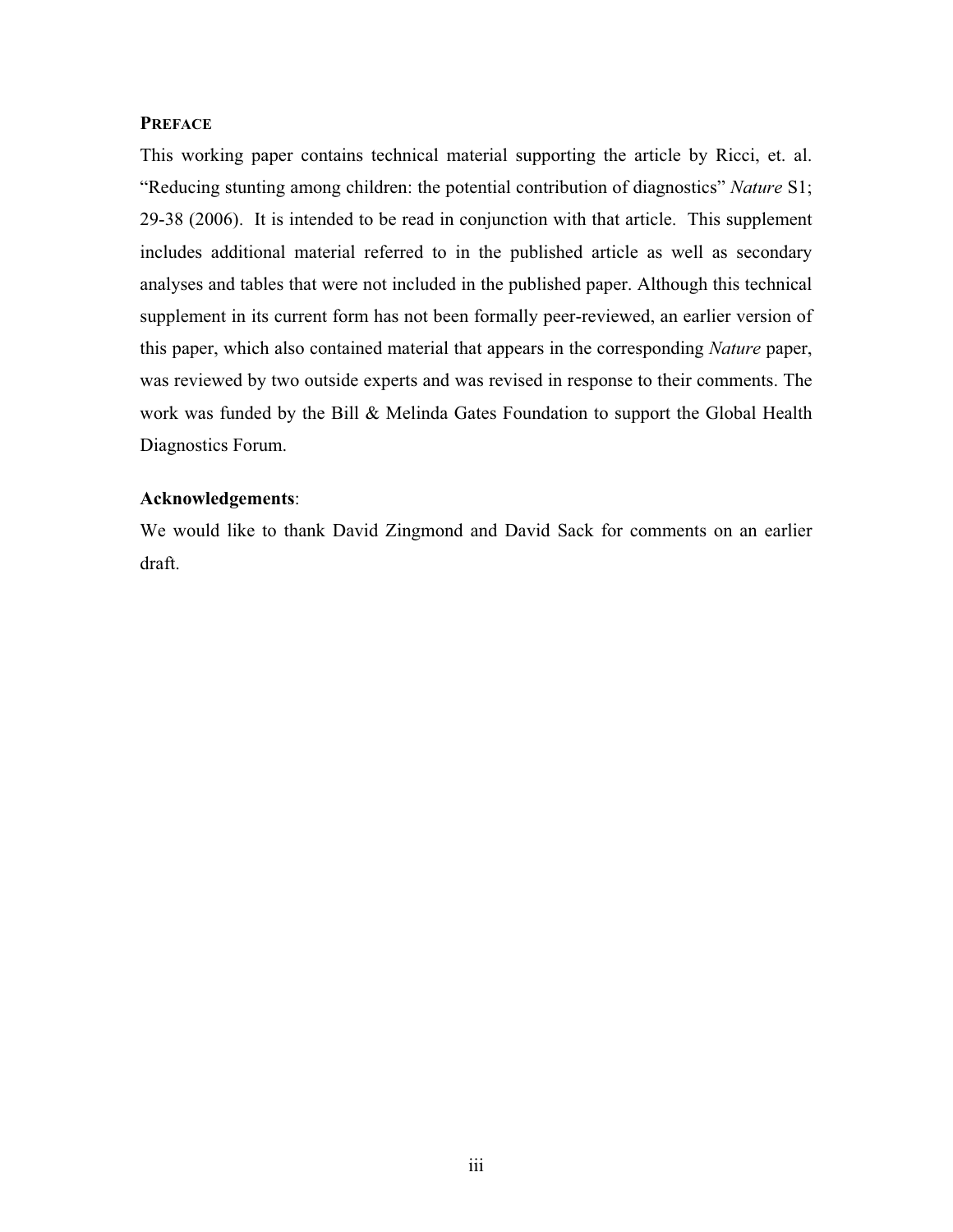# **TABLE OF CONTENTS**

| Modeling diarrheal disease pathogens to reduce stunting in children 4       |
|-----------------------------------------------------------------------------|
|                                                                             |
|                                                                             |
|                                                                             |
|                                                                             |
| Table 2: Sensitivity of outcome with respect to three critical parameters12 |
| Figure 2: Distribution of outcomes under Monte Carlo simulation14           |
| Table 3: Attributable benefit of a new diagnostic test in children with     |
| diarrhea, assuming no externalities associated with treatment15             |
| Tests requiring minimal infrastructure result in greatest benefit16         |
| Large uncertainties surround the externalities associated with treatment 16 |
| An alternative community-based screening scenario would not be practical18  |
| Sensitivity analysis highlights effects of model parameters on results19    |
|                                                                             |
|                                                                             |
|                                                                             |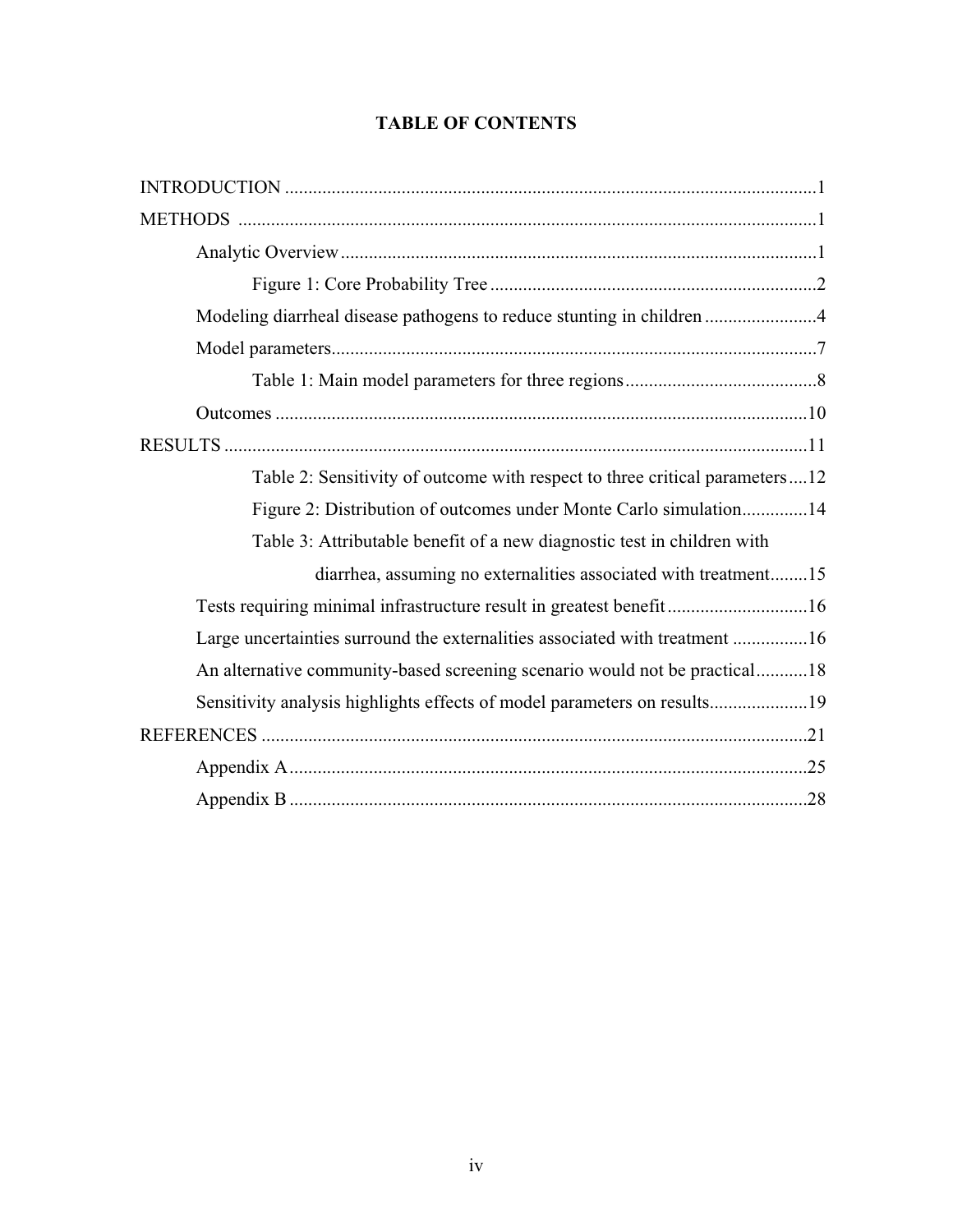# **INTRODUCTION**

Enteric infections, particularly diarrhea, are significant causes of morbidity and mortality among children aged <5 years in the developing world. Although childhood mortality from diarrheal diseases has decreased substantially since 1980, some evidence suggests that morbidity rates might be increasing<sup> $1-5$ </sup>. The relationships between enteric infections, malnutrition and environmental factors are complex; however, recurrent or persistent diarrheal illnesses have been shown to represent a risk factor for stunting in children aged  $\leq$  years in the developing world<sup>8–10,12,16,17</sup>. Epidemiological studies indicate that various pathogens can cause persistent diarrhea, with *Giardia lamblia (G. lamblia)*, *Cryptosporidium parvum (C. parvum)* and enteroaggregative *Escherichia coli*  $(EAggEC)$  being frequently implicated<sup>10,17,18</sup>. There is a growing body of evidence documenting the relationship between growth retardation and infections with these pathogens<sup>19–22</sup>.

The analysis in Ricci, et. al. "Reducing stunting among children: the potential contribution of diagnostics" *Nature* S1; 29-38 (2006), and the additional materials included here are focused on understanding the potential reduction in morbidity from diarrheal diseases, specifically growth shortfalls or stunting, associated with a new individual-level diagnostic for the enteric pathogens *G. lamblia*, *C. parvum* and EAggEC. The nature of this study is exploratory, and it is not intended to predict the result of an intervention. Rather, it shows what could happen if a number of assumptions prove to be valid, and how the results of an intervention vary as a function of selected clinical and epidemiological parameters.

# **METHODS Analytic overview**

We developed a probability tree model (Fig. 1) depicting the effects of a potential new strategy for identifying the presence of one or more of the three target pathogens. The model focuses on children in the developing world (Africa, Asia and Latin America including the Caribbean) who are aged <5 years, present with diarrhea, and carry *G. lamblia*, *C. parvum* and/or EAggEC. This scenario assumes that these children are at greater risk of stunting than those in the general population. An alternative strategy of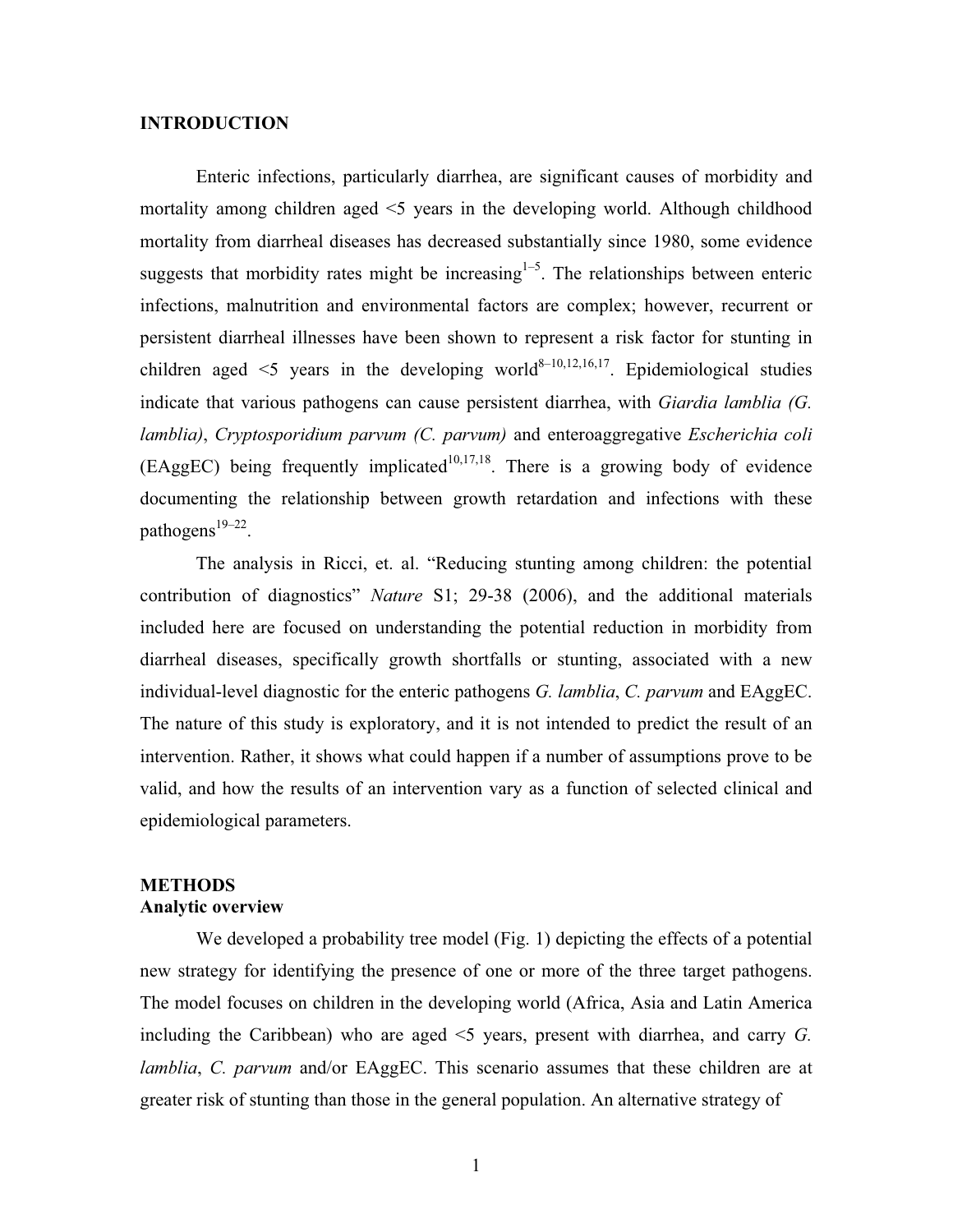#### **Figure 1: Core Probability Tree.**

In the status quo, no test for any of the three pathogens is performed. In a world where the new diagnostic is available, only a proportion of children aged <5 years have access to it. Among the children with access to the new test, some will have diarrhea at some point during a period of 3 months. Of those who have diarrhea, some will see a health-care provider and be tested. Those who have been tested will experience different outcomes than those who have not been tested.



identifying the three pathogens in the general population, regardless of the presence of diarrhea, is discussed later.

The model was used to calculate health benefits in terms of the number of stunting cases averted among children as a result of the data provided by a new diagnostic test. We define a child as stunted if his or her height-for-age is more than two standard deviations below the WHO international reference. Although, at an individual level, stunting status is not an informative health indicator, it becomes more useful when applied at a population level. A preferable approach would be to base the analysis on the entire growth trajectory of a child, or at least on his or her length velocity. However, it is unlikely that currently available data on individualized growth could support such an analysis; therefore, we chose stunting, as defined above, as our primary outcome.

The model is static and compares the probability of becoming stunted over a period of 3 months in the status quo with that in a world with the new diagnostic. The model assumes that a reduction in the probability of stunting translates into an equal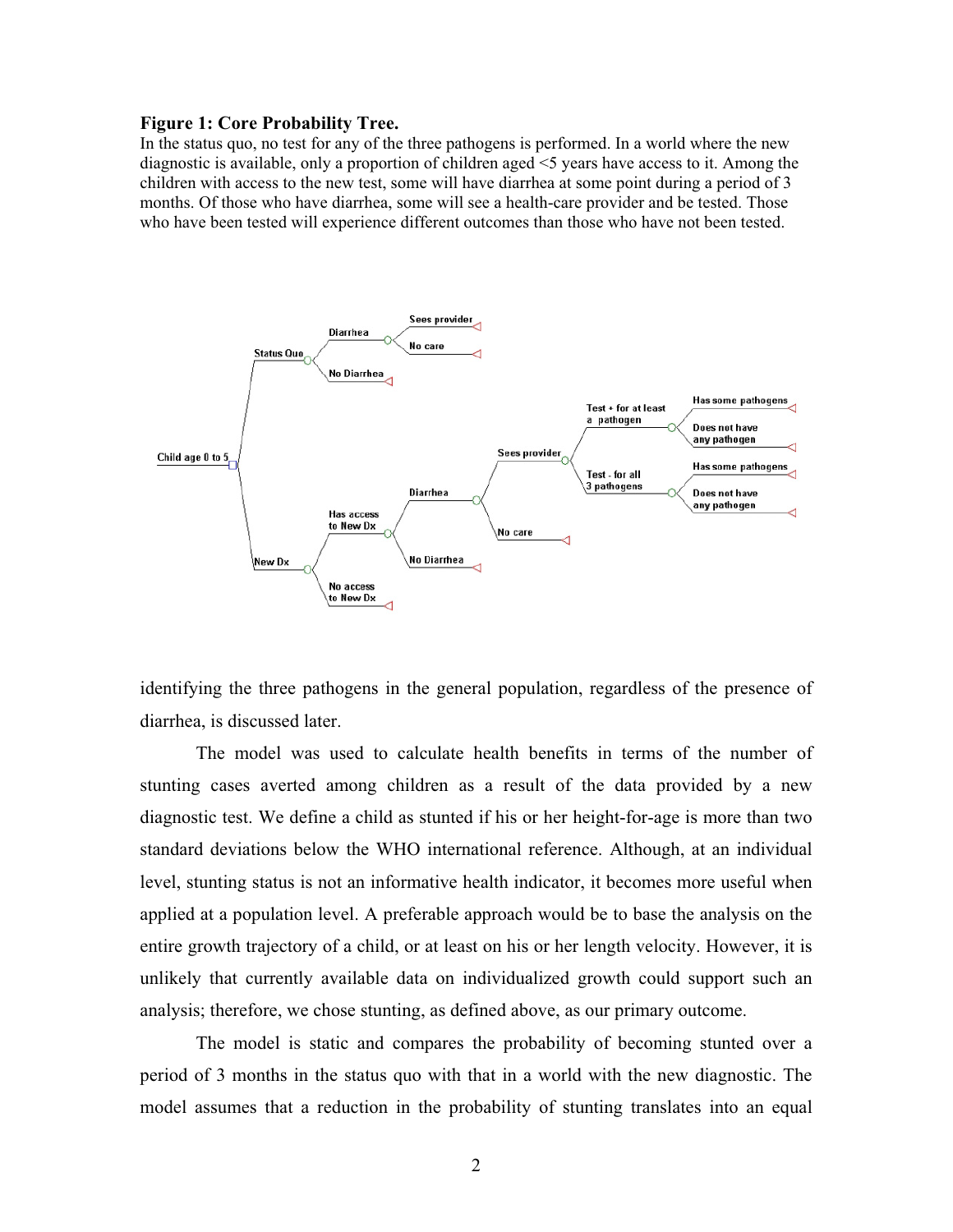reduction in the prevalence of stunting. A more complex compartmental model for stunting, described in Appendix A, explicitly takes into account the probability of dying or recovering. However, we found that the additional complexity did not lead to different insights into the problem; therefore, we believe that the static model is adequate for the purpose of this study.

The choice of 3 months as the base period does not reflect clinical considerations at an individual level, and this should not be interpreted as the time required for stunting to develop after an episode of diarrhea. Although children can grow at different rates during the first few years of life, and some research indicates that there are seasonal variations in saltatory growth<sup>24–27</sup>, it might take  $\geq$ 3 months for an individual child to develop stunting following an insult, such as a diarrheal illness. At the aggregate level, however, significant changes occur over a period of 3 months. For example, in Africa, the prevalence of stunting increases by 7.3 percentage points every 3 months among children who are aged <2 years. Therefore, in our initial compartmental model of stunting, it was necessary to use a 3-month period to capture the basic shape of the prevalence–age profile. This motivated our choice of 3 months as the base period.

To model the potential effects of the new diagnostic, we varied the test performance characteristics (sensitivity and specificity) and the diagnostic infrastructure requirements (minimal and moderate/advanced) corresponding to the level of health-care access. Infrastructure levels are taken from Girosi and colleagues<sup>28</sup>. The model assumes that children at risk of stunting are provided with appropriate treatment in the form of a drug to treat the pathogen and, most importantly, supplemental nutrition. Although a child who is already stunted might also benefit from nutritional supplements, there are few data on catch-up growth, so we decided not to include the benefits accruing to these children in the model.

The main health outcome used in our model is the reduction in the prevalence of stunting provided by the new diagnostic test compared with the status quo. We also estimated the number of disability-adjusted life years (DALYs) saved because of the reduced prevalence of stunting. DALYs is a health-gap measure that extends the concept of potential years of life lost due to premature death to include equivalent years of 'healthy' life lost owing to illness or disability. The DALY combines, in one measure, the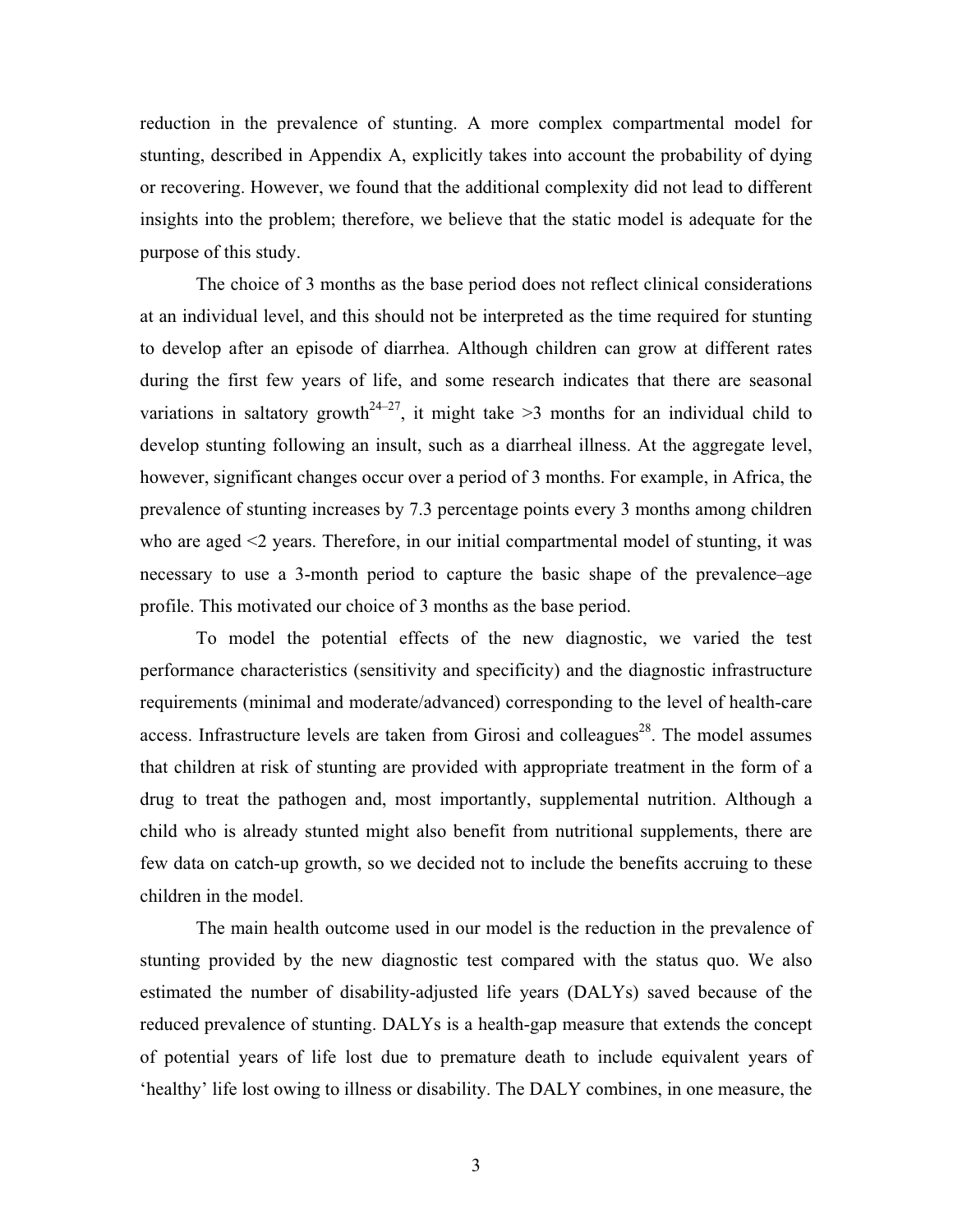time lived with disability and the time lost due to premature mortality. One DALY can be thought of as one lost year of healthy life, and the burden of disease can be viewed as a measurement of the gap between current health status and an ideal situation in which everyone lives into old age free of disease and disability. Finally, we considered the potential harm associated with treatment, which we define in terms of the resources used to treat a child that could have been directed towards other more effective interventions (see below).

#### **Modeling diarrheal disease pathogens to reduce stunting in children**

In order to quantify the magnitude of the effect of the new test, we start by defining as  $\gamma$  the probability that an average child who is not stunted at some point in time becomes stunted in the next period. Since  $\gamma$  determines the number of new cases in the next period, we may refer to it as incidence in the following sections. Let us define as target population a generic subset of the population of children under age 5, and let *P* be the probability that a non-stunted child belongs to the target population. Then, in the status quo the probability  $\gamma$  of becoming stunted can be decomposed as:

$$
\gamma = \gamma_{\text{target}} P + (1 - P) \gamma_{\text{not target}}
$$

where  $\gamma_{\text{target}}$  and  $\gamma_{\text{not target}}$  are the probabilities of becoming stunted in the next period in the target and non-target population respectively. Let us choose as target population the set of children who would be tested and treated if the new diagnostic were introduced. In a world where the new test has been introduced the probability of becoming stunted in this population is reduced by a factor  $1 - p_{\text{eff}}$ , where  $p_{\text{eff}}$  is the efficacy of treatment. Therefore in the world with the new test the probability of becoming stunted is:

$$
\gamma^{\text{new}} = (1 - p_{\text{eff}}) \gamma_{\text{target}} P + (1 - P) \gamma_{\text{not target}}
$$

Using the definition of  $\gamma$  for the status quo we derive the following simple expression: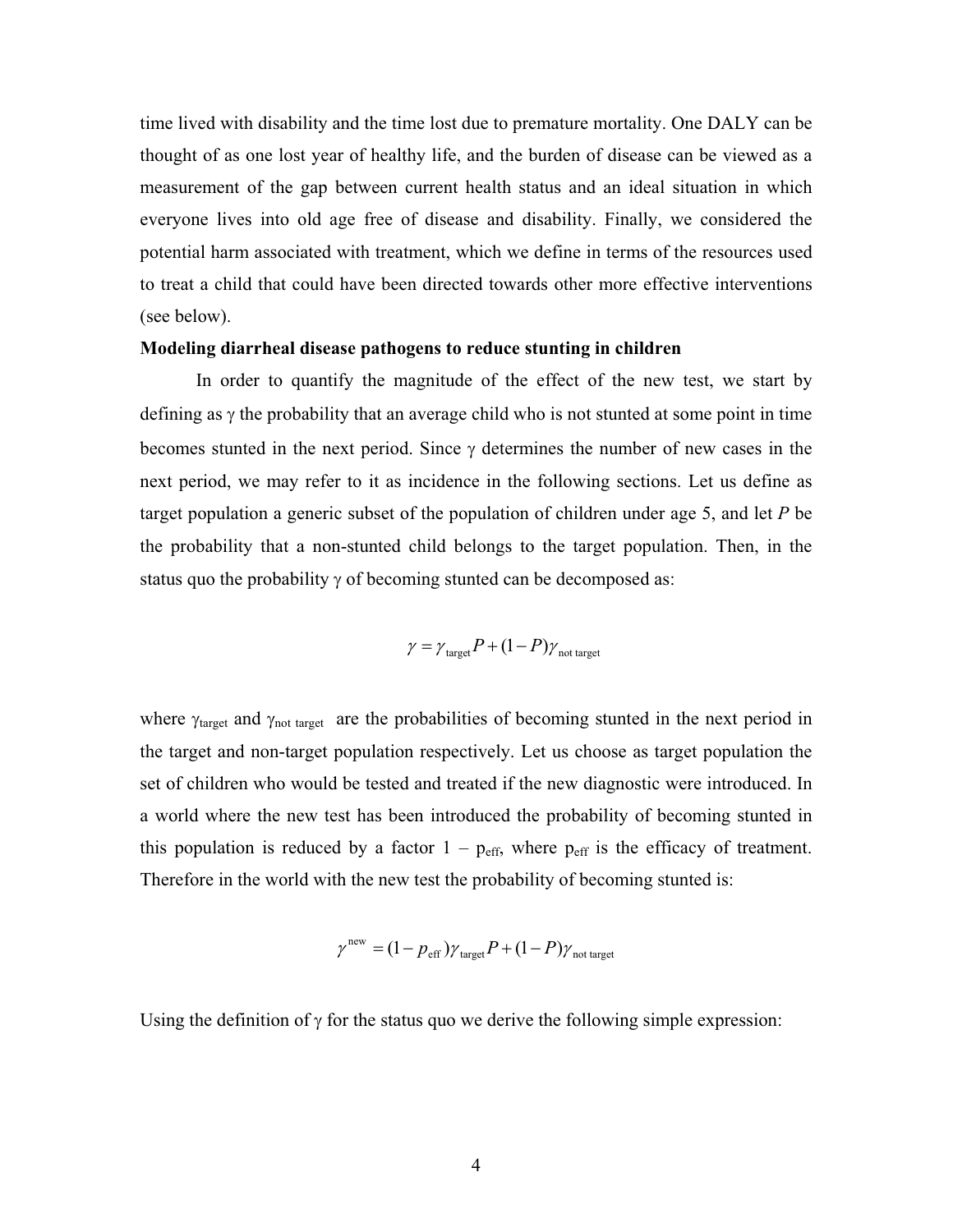$$
\gamma^{\text{new}} = \gamma \left( 1 - p_{\text{eff}} P \frac{\gamma_{\text{target}}}{\gamma} \right)
$$

Therefore, as a result of the introduction of the new test the risk of becoming stunted is reduced by a factor  $p_{eff} P (\gamma_{target} \gamma)$ . It is important to notice that the quantities P,  $\gamma_{target}$  and  $\gamma$  are not independent, and satisfy the constraint P  $\gamma_{\text{target}} < \gamma$ . We refer to the quantity  $\gamma_{\text{target}}/\gamma$  as the "differential risk of stunting for the target population", since it quantifies how much children in the target population are more likely to become stunted, relative to the average population.

The reduction in the probability of becoming stunted now needs to be converted to a more concrete health outcome, such as the prevalence of stunting in the general population. The connection between the risk of becoming stunted and the prevalence of stunting is in principle a complicated one, which also depends on other quantities, such as the probability of recovering from stunting or the probability of dying, which are all agespecific. We originally developed a compartmental model for stunting which allows us to predict changes in prevalence of stunting given changes in the risk of stunting (see Appendix A). However, we found that the large uncertainty of the model parameters makes it of little use, negating the benefit of a more accurate model. Instead, we make the simple assumption that the prevalence of stunting is proportional to the incidence of stunting. Under this assumption a percentage reduction in incidence  $(\gamma)$  leads to an equal percentage reduction in prevalence of stunting. Since we have seen above that the introduction of the new test leads to a percentage reduction in incidence equal to  $p_{\text{eff}}$  P  $(\gamma_{\text{target}}/\gamma)$ , we then conclude the following:

percentage reduction in stunting prevalence = treatment effectiveness x

 x size of target population x x differential risk of stunting

This expression underscores that whenever we design an intervention which introduces the new test, we have to face a trade-off between the size of the target population and the risk of stunting in that population. We want to specifically target high-risk children, since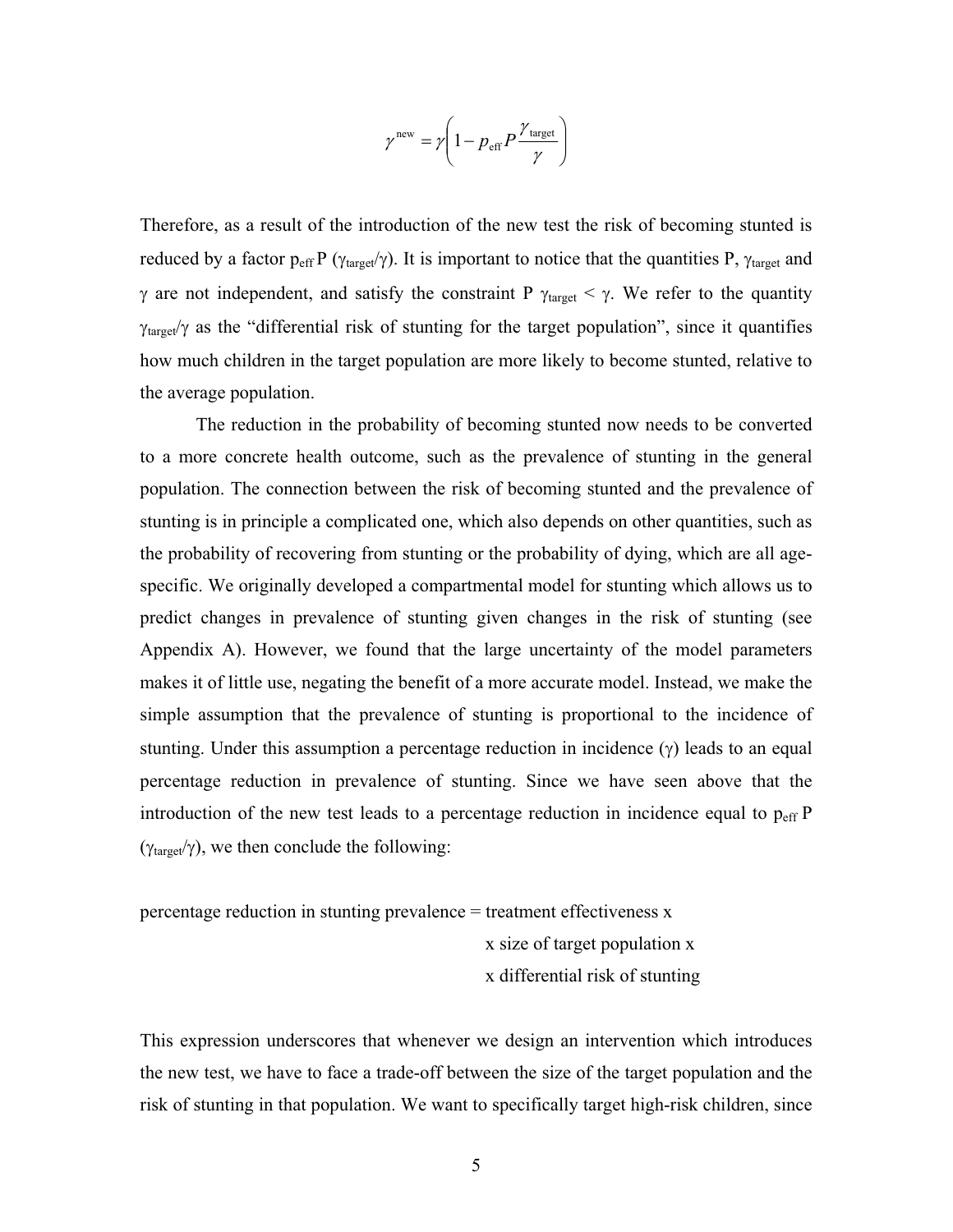high differential risk of stunting improves outcome, but the more specific we are the smaller the target population is, worsening outcome.

The Forum experts agreed that children under age 5 with diarrhea and who carry at least one of the three pathogens are much more likely than average children to become stunted, and therefore have a high differential risk of stunting. This makes this population a likely candidate for the target population. However, we must take into account that with the new test we can only reach those children who visit a health facility upon an episode of diarrhea, that not all of those children may have access to the new test and treatment, and that only those who test positive actually receive treatment. Therefore the target population is defined as the set of children who at some point during a three month period have diarrhea, visit a health facility as a consequence, are tested with the new test, and test positive for any of the three pathogens of interest.

Figure 1 illustrates the model for the introduction of a new diagnostic and the sequence of events defining the target population. The upper branches show the status quo, whereas the lower branches depict the world with the new diagnostic. In the latter, children with diarrhea who access a health care facility are evaluated by a trained provider and a new diagnostic might or might not be available. If the test is available, and if the child is diagnosed positive for one or more of the three pathogens, he or she will receive a pathogen-specific eradication regimen and nutritional supplementation. Children testing negative are given the standard treatment recommended for their clinical presentation, which is typically ORT.

We can now formalize this model as follows. Let p<sub>diarrhea</sub> be the probability that a child has an episode of diarrhea during a period of three months,  $p<sub>hf</sub>$  the probability that such a child visits a health facility,  $p^{new}$ <sub>hf</sub> the probability that the new test is available at the health facility, ppath the prevalence of any pathogen in such children and *sens* the sensitivity of the new test for the detection of any pathogen. Then the probability that a non-stunted child belongs to the target population is:

$$
P = p_{\text{diarhea}} p_{\text{hf}} p^{\text{new}} p_{\text{path}} sens
$$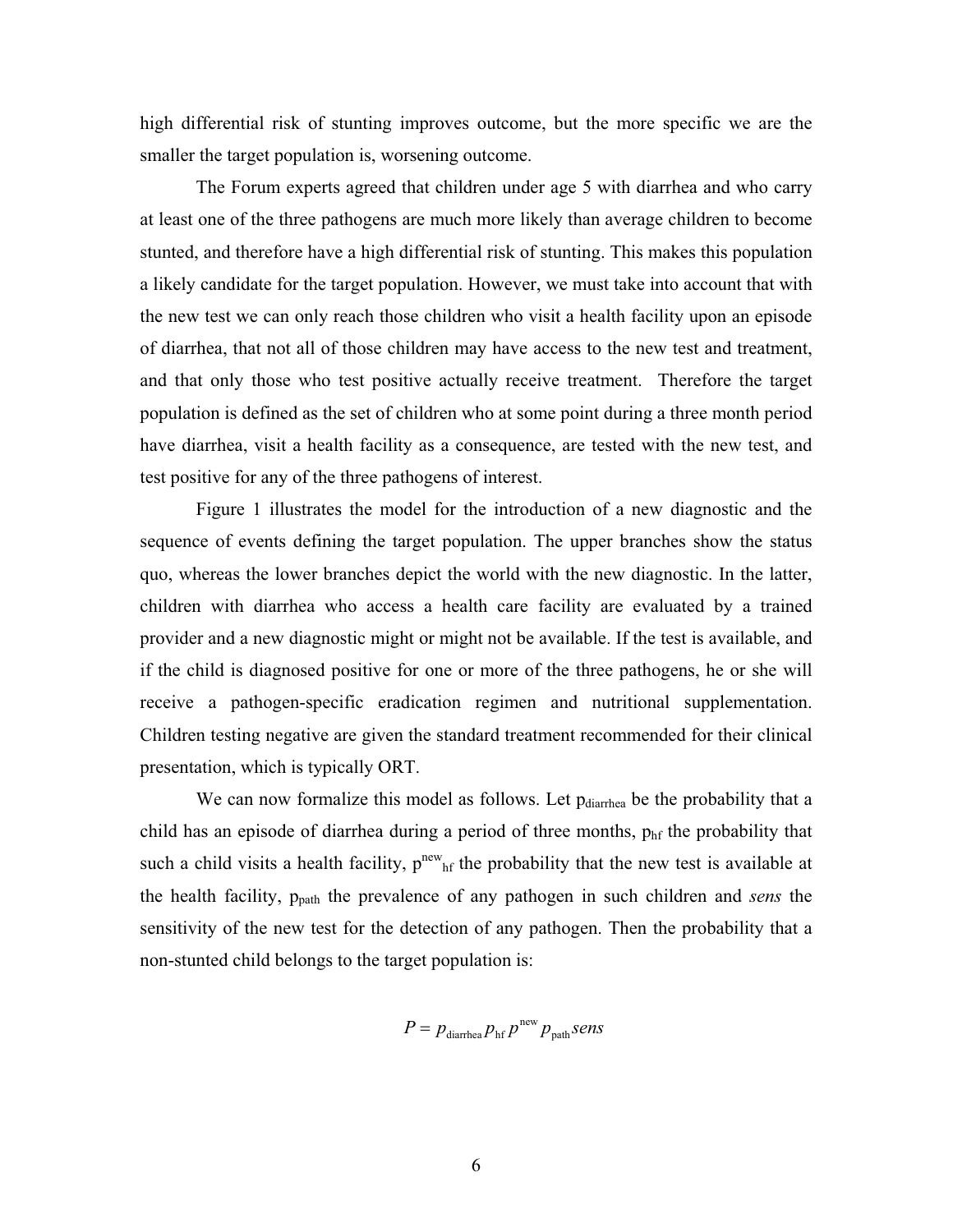Since P is the product of several probabilities, we expect it to be quite small. This is compensated for by the fact that we are focusing on a high-risk population for which the differential risk of stunting is expected to be high. Denoting by PR the percentage reduction in prevalence of stunting following the introduction of the new test, we have:

$$
PR = p_{\text{eff}} p_{\text{diarhea}} p_{\text{hf}} p^{\text{new}} p_{\text{path}} \text{sens} (y_{\text{target}} / y)
$$

This simple model is now ready to be parameterized.

# **Model parameters**

Table 1 shows the parameters used in our model and the estimates applied in the analysis. The latter were obtained from a targeted literature review and through discussions with Forum experts. A consensus was reached on the plausible ranges of all estimates used in the model.

The availability of the new diagnostic was determined according to the level of health care infrastructure needed to support it and the level of access to an evaluating facility. The model divides health care facilities into those with minimal infrastructure (such as a village clinic) and those with moderate/advanced infrastructure (such as hospitals)<sup>28</sup>.

In general, more children will have access to the former than the latter. A diagnostic test that requires advanced infrastructure will probably be hospital based, whereas a test that requires less support could be clinic based. For example, in Africa, a test that requires moderate-to-advanced infrastructure would be available to only 28% of the population. If the test required only minimal infrastructural support, an additional 47% of the population would have access to it, for a total of 75%. These access estimates were produced by a multinomial logit model using data from the Demographic and Health Surveys (DHS) conducted from 2000 to 2005 in 17 African, six Asian and six Latin American countries. The results of this analysis and the precise definition of the different types of infrastructure can be found elsewhere<sup>28</sup>. Estimates of diarrhea prevalence over a period of 3 months were converted from DHS data for prevalence over a period of 2 weeks, assuming an average duration of 3 days per episode.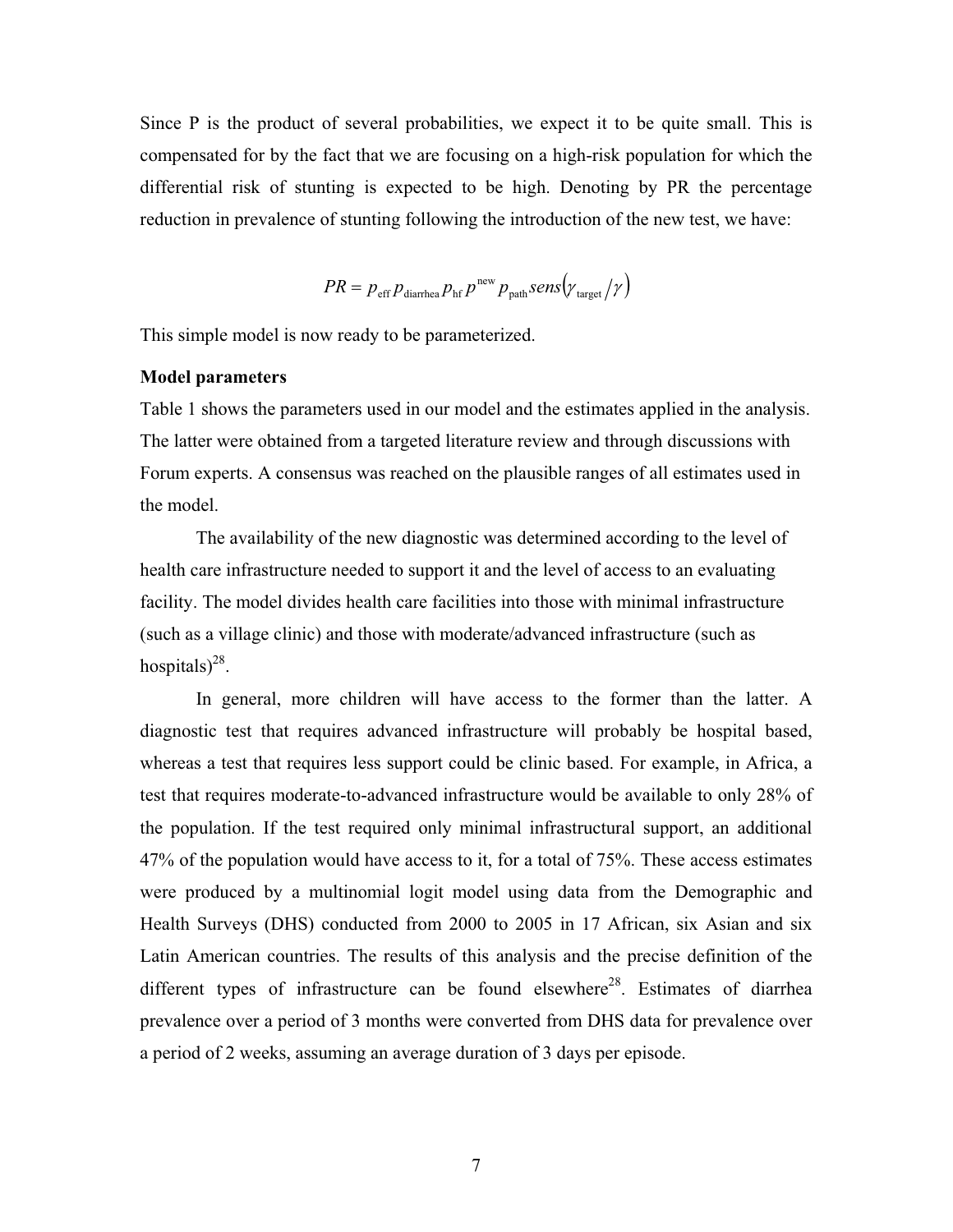|                                                                  | Africa |                | Asia    |                  | <b>Latin America</b> |                |                                                            |  |
|------------------------------------------------------------------|--------|----------------|---------|------------------|----------------------|----------------|------------------------------------------------------------|--|
| Parameter<br>Base                                                |        | Range          | Base    | Range            | Base                 | Range          | Reference                                                  |  |
| Epidemiology and prevalence                                      |        |                |         |                  |                      |                |                                                            |  |
| Population $\leq$ 5 years (millions)                             | 142    |                | 357     |                  | 57                   |                | United Nations World<br>Population Database*               |  |
| Diarrhea prevalence (3 month period)                             | 96%    | 80-100%        | 84%     | 70-95%           | 82%                  | 70-95%         | Demographic and Health<br>$Surv$ <sub>s</sub> <sup>†</sup> |  |
| Prevalence of C. parvum                                          | 4.4%   | $1.5 - 7.2\%$  | 4.8%    | $1.7 - 8\%$      | 7.8%                 | $2.7 - 12.8\%$ | 29                                                         |  |
| Prevalence of G. lamblia                                         | 10.4%  | $3.7 - 17.2\%$ | $7.7\%$ | $2.7 - 12.8\%$   | 16.7%                | 5.9-27.6%      | 29                                                         |  |
| Prevalence of EAggEC                                             | 20%    | $10 - 30\%$    | 20%     | $10 - 30%$       | 20%                  | $10 - 30%$     | 7,22,30-39                                                 |  |
| Average stunting prevalence<br>(aged < 5 years)                  | 34.5%  | 31.7-37.4%     |         | 25.7% 22.5-28.9% | 11.8%                | $7 - 17%$      | 14                                                         |  |
| Number of stunted children aged <5 years<br>(millions)           | 48.5   |                | 92.4    |                  | 6.5                  |                | 14                                                         |  |
| Health-care access                                               |        |                |         |                  |                      |                |                                                            |  |
| Proportion of children with<br>diarrhea visiting health facility | 31%    | 20-40%         | 49%     | $35 - 65%$       | 32%                  | 20-40%         | Demographic and Health<br>Surveys <sup>T</sup>             |  |
| <b>Health</b> outcomes                                           |        |                |         |                  |                      |                |                                                            |  |
| Efficacy of treatment                                            | 50%    | $25 - 75%$     | 50%     | 25-75%           | 50%                  | 25-75%         | Forum Experts' Opinion                                     |  |
| Differential risk of stunting for<br>children with diarrhea      | 3      | $1.5 - 4.5$    | 3       | $1.5 - 4.5$      | 3                    | $1.5 - 4.5$    | Forum Experts' Opinion                                     |  |

# **Table 1: Main model parameters for three regions**

\* Data from the 2004 Revision of the United Nations World Population Database (http://esa.un.org/unpp). † Data from the Demographic and Health Surveys Database 2005 (http://www.measuredhs.com*). C. parvum, Cryptosporidium parvum*; EAggEC, enteroaggregative *Escherichia coli; G. lamblia, Giardia lamblia*.

The prevalence of *G. lamblia* and *C. parvum* in children with diarrhea was taken from Lanata and Mendoza<sup>29</sup>, and are based on an extensive literature search. Data on the prevalence of EAggEC are much scarcer and come from very few settings<sup>7,22,30–39</sup>. Therefore we treat this parameter with particular care, and show results for values ranging from 10 to 30%.

Estimates of the prevalence of stunting were derived from de Onis and colleagues<sup>14</sup>. These values correlate well with those that we independently derived using DHS data.

The efficacy of treatment measures the percentage reduction in the probability of becoming stunted in the near future as a consequence of being treated. Therefore, if we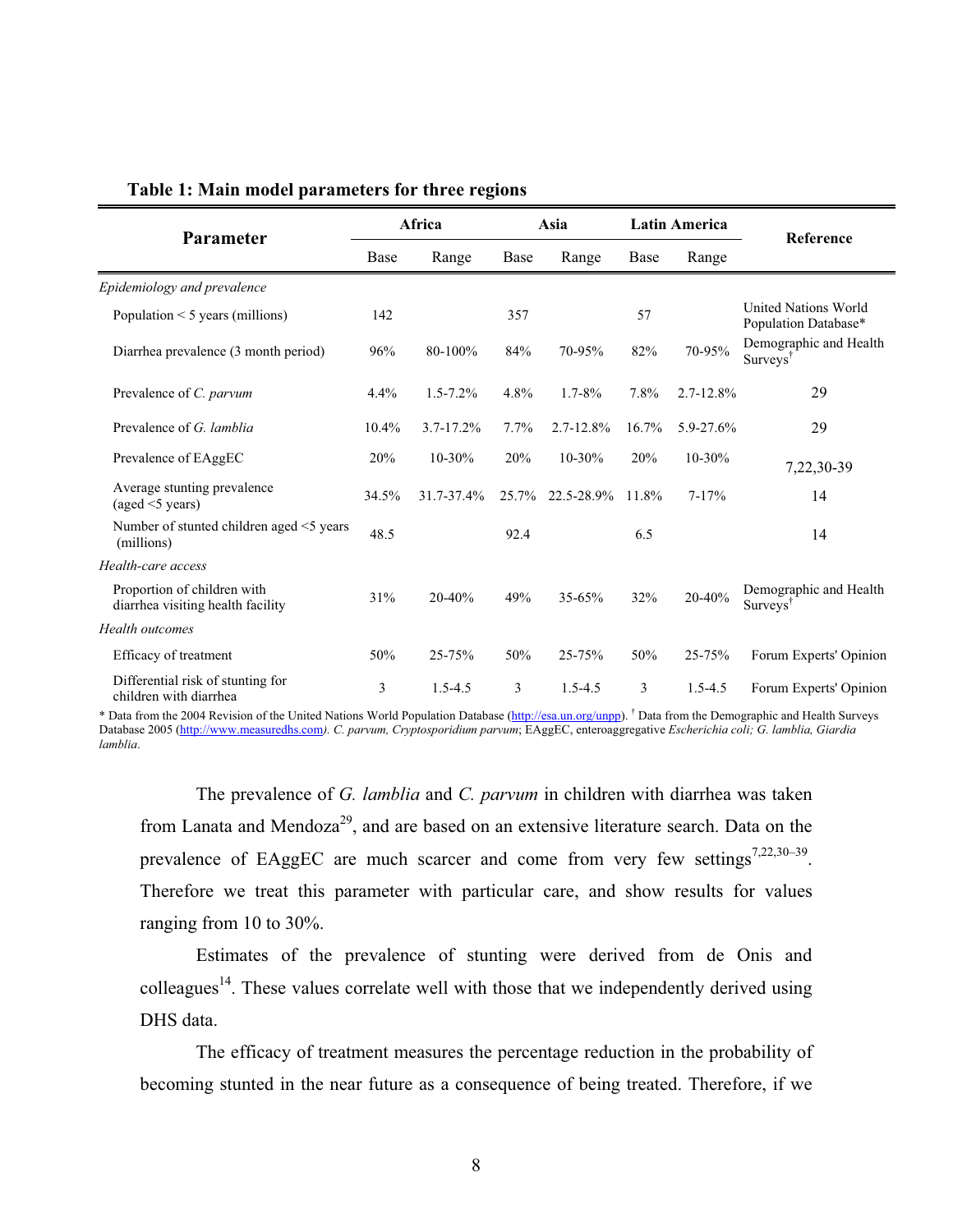state that a treatment is 50% effective, we mean that it reduces the probability that a child becomes stunted in the next 3 months by 50%. The true efficacy of the treatment depends on the drugs administered, the provision of adequate nutritional support and adherence to the prescribed regimen.

The effectiveness of pathogen-specific therapy combined with nutritional supplementation in preventing near-term stunting is not known. The efficacies of different drug-treatment options vary widely. For example, a recent Cochrane Database study utilizing a controlled trials registry demonstrated the value of nitroimidazoles for the treatment of giardiasis<sup>40</sup>. Most clinical experience has been with metronidazole, although tinidazole has a similar parasitological cure rate (in the 90% range) and a higher rate of clinical cure<sup>41</sup>. Nitazoxanide has been used to treat cryptosporidiosis, and has a good safety profile and an 80% efficacy rate in children<sup>42</sup>. It has also been used to effectively treat giardiasis. Few studies have evaluated the treatment of EAggEC infections in humans to provide interpretable conclusions regarding efficacy and safety. EAggEC infections are plausibly, although not definitely, treatable by antibiotics. However, resistance to a variety of antibiotics (for example, ampicillin, erythromycin, spectinomycin, streptomycin, tetracycline and trimethoprim/sulfamethoxazole) has been reported<sup>38,39,43</sup>. Ciprofloxacin and rifaximin are potential treatments, but the durability of the susceptibility of EAggEC to these agents has not vet been determined  $36,38,39,44$ . Although a drug regimen might be a sensible option to treat children infected with *G. lamblia*, *C. parvum* or EAggEC, it is not clear whether eliminating pathogens alone would reduce the risk of stunting. We hypothesized, however, that combining a drug regimen with nutritional supplementation would decrease the risk of stunting over a period of 3 months. To account for variations and uncertainty in treatment efficacy, our model considers three scenarios in which this parameter is set, respectively, to 25, 50 and 75%.

Another important parameter in the model is the differential risk of stunting. This value, which is >1, refers to the risk over the next 3 months that a child who has diarrhea and is infected with at least one of the three pathogens will become stunted (see above), compared with an average child in the same general population. Although we predicted that the differential risk for stunting might be large, there is little evidence regarding its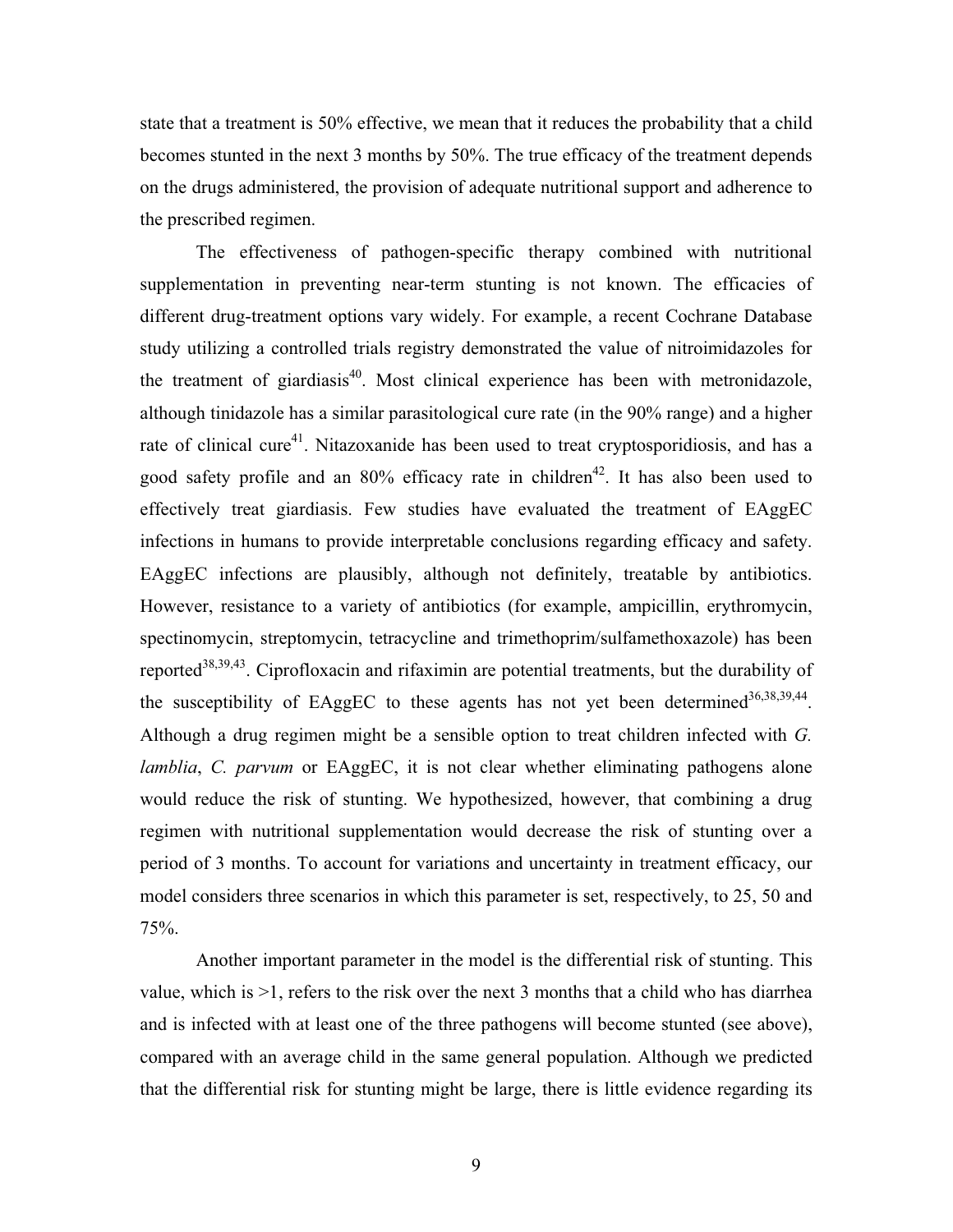magnitude. Therefore, our model considers three scenarios in which this parameter is set, respectively, to 1.5, 3 and 4.5.

# **Outcomes**

Our main outcome measure is the reduction in the prevalence of stunting, which we predict by region. For the purpose of discussion we find that it is sufficient to look at the results at the aggregate level, for the entire developing world. However, we report the regional analysis as well in Appendix B.

The reduction in prevalence of stunting is translated into the number of cases averted using the current number of stunted children  $(\sim 147 \text{ million})$  in the developing world, according to de Onis and colleagues $^{14}$ .

We also calculate the number of DALYs saved because of reduced stunting prevalence. The DALY calculation for stunting has not been established in the literature; therefore, we estimate this value by adjusting the DALYs associated with diarrheal disease published by Guerrant and colleagues<sup>9</sup>. The estimates take into account the potential lifelong disabilities associated with diarrheal disease and its negative sequelae, such as fitness impairment, growth shortfalls and cognitive impairment. Although reduced stunting prevalence would improve DALYs, the extent of this effect is not clear *a priori*. We attribute 50% of the burden of diarrheal disease to stunting, with the understanding that this important assumption is not supported by solid evidence. As a measure of diarrheal disease DALYs, we use 306.5 million globally, which is the median estimate presented by Guerrant and colleagues<sup>9</sup>. This value corresponds to a scenario in which 10% of the children are at risk of at least one diarrheal attack that could cause lifelong disability. The disability weight applied is a low value of 0.096, the life expectancy is 81.25 years, and standard formulae for age-weighting and discounting at 3% are applied. The chosen life expectancy allows comparison with standard estimates of disease burden; however, using a discounting of 3% means that this parameter has little influence on the results. Based on these figures, each 1% reduction in prevalence of stunting is associated with a reduction of  $0.5\% \times 306.5$  million DALYs = 1.53 million DALYs.

We also report the total number of treatments required by the interventions. This variable is important because it determines the size of the potential negative effects (that

10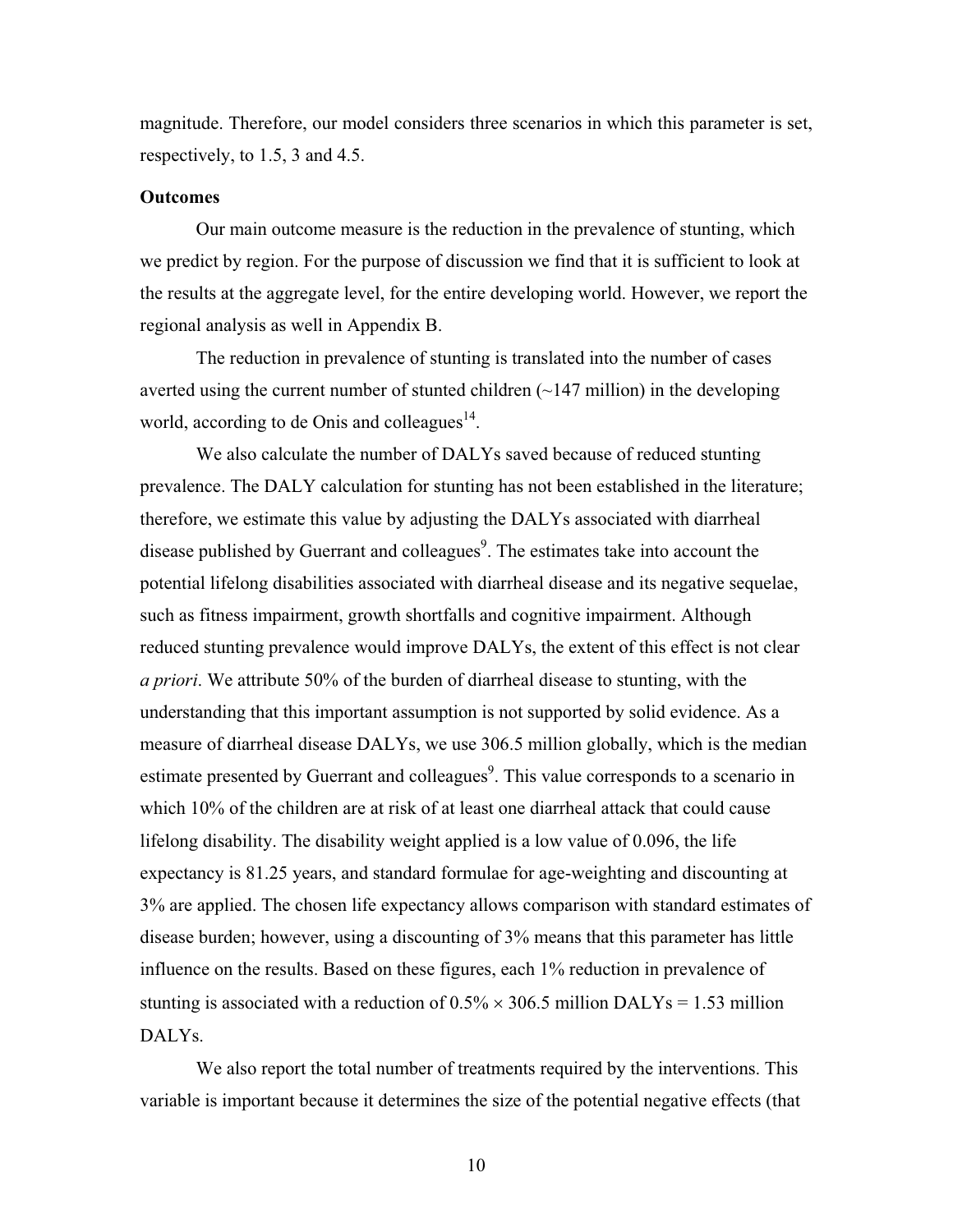is, those that are not dose related or cumulative) or externalities associated with treatment.

As with any treatment, each intervention has a cost to society and a potential harm to the recipient. We refer to the sum of all the negative externalities associated with treatment as the harm of treatment, which we represent as the parameter *C*. In the model, the harm of treatment includes the opportunity cost (that is, the resources used to treat a child that could have been used in other more effective interventions, thereby missing the opportunity to realize a certain number of DALYs) as well as the potential increase in the presence of resistant pathogens and the possibility of adverse reactions to drug treatment. These effects can be quantified by estimating that for every treatment, a certain fraction, *C*, of DALYs are lost because of the harm of treatment. Therefore, if the harm of treatment and the number of treatments are both high, it is possible that the DALYs saved because of the reduction in prevalence of stunting could be outweighed by the aggregate harm associated with the treatment.

Alternatively, we must consider the fact that there are also positive externalities associated with treatment, in addition to the reduction in stunting prevalence. For example, appropriate nutrition might boost immune response in children, leading to a reduction in the large disease burden associated with infectious diseases. Therefore, both positive and negative externalities must be considered in the analysis, and the benefit of a new test will depend on their balance.

# **RESULTS**

We describe the outcomes as functions of the characteristics of the new diagnostic and other parameters of the model. Because there are three pathogens to identify, the new diagnostic must have three sets of sensitivities and specificities. However, it would be impractical to study each simultaneously. Therefore, we assume that all three tests have the same characteristics, and deal with a single sensitivity and a single specificity only.

We start by discussing the reduction in the prevalence of stunting, assuming that the negative and positive externalities associated with treatment balance out. Because there is much uncertainty regarding the value of three key model parameters (differential risk of stunting, efficacy of treatment and prevalence of EAggEC), we begin by

11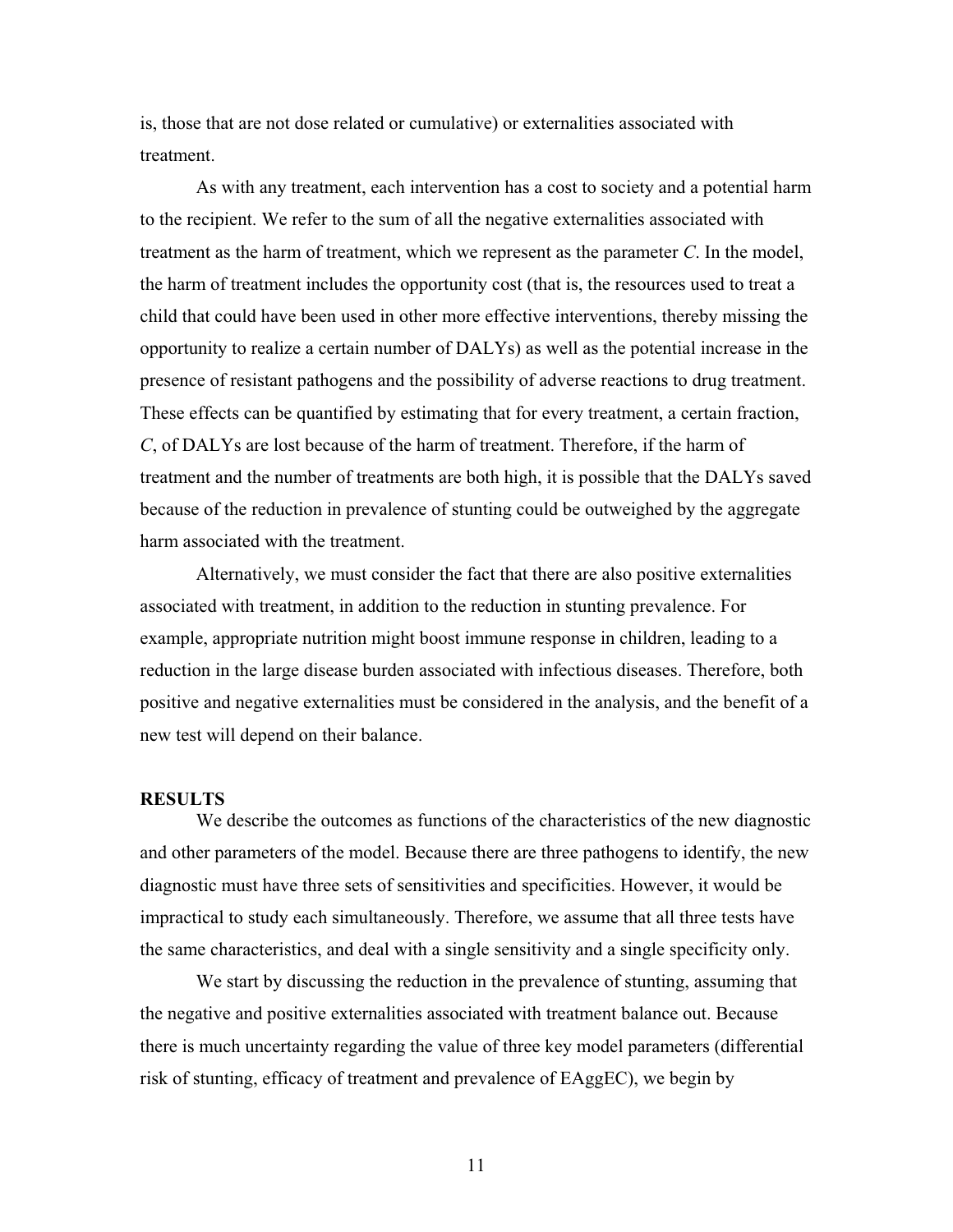illustrating how this uncertainty is reflected in the outcomes for one particular test. We focus on a test that requires only minimal infrastructure, and has 100% sensitivity and 100% specificity, which corresponds to the best-case scenario. We allow the three key parameters to assume three values: low, medium and high. The differential risk of stunting is allowed to take the values 1.5, 3 and 4.5, the efficacy of treatment is allowed to take the values 25, 50 and 75%, and the prevalence of EAggEC is allowed to take the values 10, 20 and 30%. The other parameters are fixed at the values reported in Table 1.

#### **Table 2: Sensitivity of outcome with respect to three critical**

**parameters**. Reduction in the prevalence of stunting associated with a diagnostic test that is 100% sensitive and 100% specific and only requires minimal infrastructure, as a function of three key model parameters.

| Set                      | Parameter Differential  | <b>Efficacy</b> of<br>risk of stunting treatment (%) EAggEC (%) | Prevalence of | <b>Reduction in prevalence</b><br>of stunting $(\% )$ |
|--------------------------|-------------------------|-----------------------------------------------------------------|---------------|-------------------------------------------------------|
| $\,1\,$                  | 1.5                     | 25                                                              | 10            | 2.50                                                  |
| $\overline{\mathbf{c}}$  | $1.5\,$                 | 25                                                              | 20            | 3.50                                                  |
| 3                        | 1.5                     | 25                                                              | 30            | 4.50                                                  |
| $\overline{\mathcal{L}}$ | 1.5                     | 50                                                              | 10            | 5.00                                                  |
| 5                        | 1.5                     | 50                                                              | 20            | 7.00                                                  |
| 6                        | 1.5                     | 50                                                              | 30            | 9.00                                                  |
| 7                        | 1.5                     | 75                                                              | 10            | 7.50                                                  |
| $\,$ 8 $\,$              | 1.5                     | 75                                                              | 20            | 10.50                                                 |
| 9                        | 1.5                     | 75                                                              | 30            | 13.50                                                 |
| 10                       | $\mathfrak{Z}$          | 25                                                              | 10            | 5.00                                                  |
| 11                       | 3                       | 25                                                              | 20            | 7.00                                                  |
| 12                       | 3                       | 25                                                              | 30            | 9.00                                                  |
| 13                       | 3                       | 50                                                              | 10            | 10.00                                                 |
| 14                       | $\mathfrak{Z}$          | 50                                                              | 20            | 14.00                                                 |
| 15                       | $\overline{3}$          | 50                                                              | 30            | 18.00                                                 |
| 16                       | $\overline{\mathbf{3}}$ | 75                                                              | 10            | 15.00                                                 |
| 17                       | $\mathfrak{Z}$          | 75                                                              | 20            | 21.00                                                 |
| 18                       | $\overline{3}$          | 75                                                              | 30            | 27.10                                                 |
| 19                       | 4.5                     | 25                                                              | 10            | 7.50                                                  |
| 20                       | 4.5                     | 25                                                              | 20            | 10.50                                                 |
| 21                       | 4.5                     | 25                                                              | 30            | 13.50                                                 |
| 22                       | 4.5                     | 50                                                              | 10            | 15.00                                                 |
| 23                       | 4.5                     | 50                                                              | 20            | 21.00                                                 |
| 24                       | 4.5                     | 50                                                              | 30            | 27.10                                                 |
| 25                       | 4.5                     | 75                                                              | 10            | 22.60                                                 |
| 26                       | 4.5                     | 75                                                              | 20            | 31.60                                                 |
| 27                       | 4.5                     | 75                                                              | 30            | 40.60                                                 |

EAggEC, enteroaggregative *Escherichia coli*.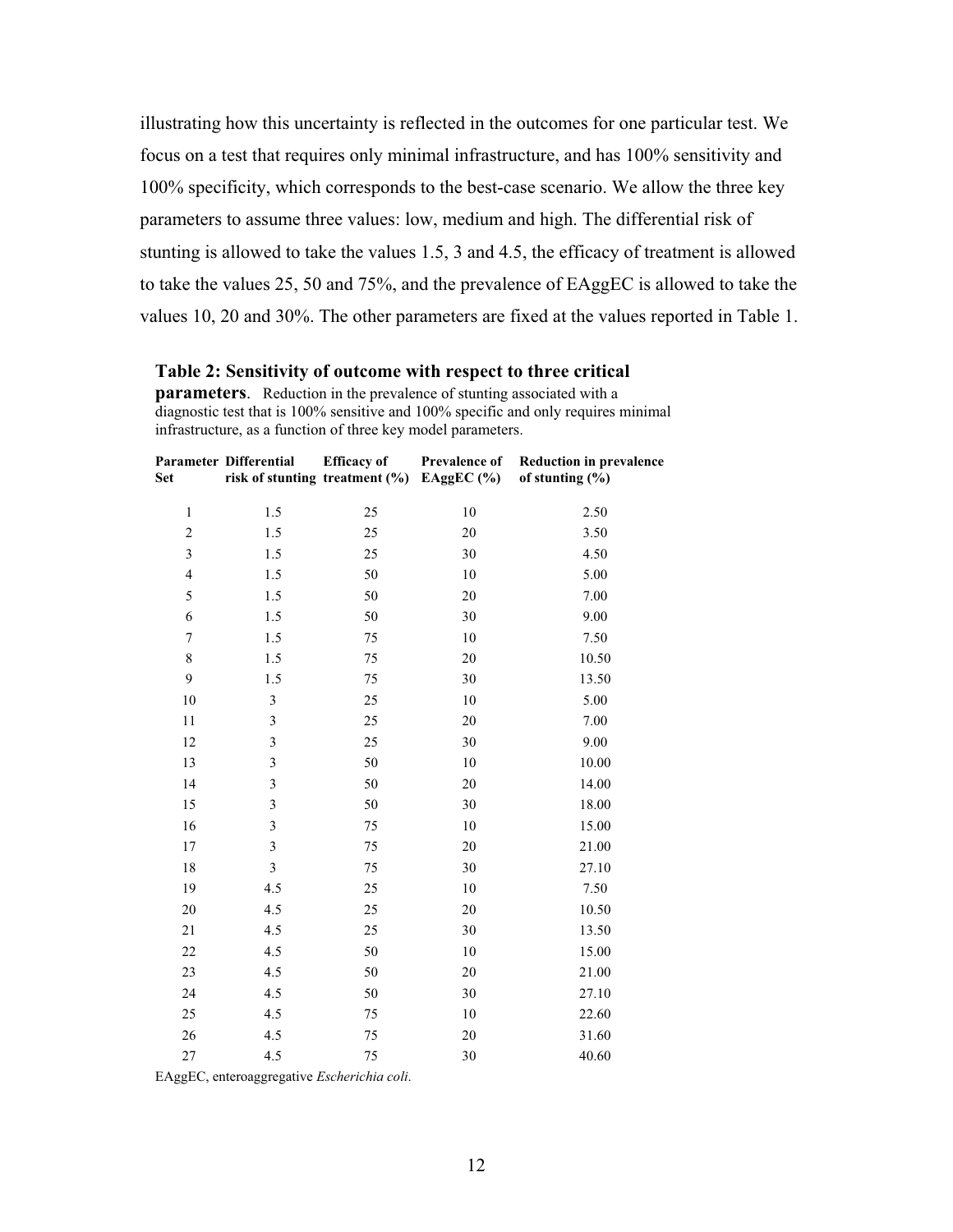Table 2 illustrates the reduction in the prevalence of stunting that would be achieved if the three parameter values varied from low to high. Note that the results span a wide range, from 2.5% (Table 2, parameter set 1) to 40.6% (Table 2, parameter set 27).

However, these two extremes are not likely, because they are realized only when all three estimates are at their lower or upper bound simultaneously. To gain a better idea of how the outcomes are distributed, we randomly varied the values of these parameters between their lower and upper bounds, and computed the corresponding distribution of outcomes (Fig. 2). The mean reduction in prevalence of stunting is 14%, with a standard deviation of 7%. Assuming that there are 147 million stunted children aged  $\leq$  years<sup>14</sup>, a reduction of 14% translates to  $\sim$ 21 million stunting cases averted. Using the estimated 306.5 million DALYs associated with diarrheal disease, as reported by Guerrant and colleagues<sup>9</sup>, and attributing 50% of them to stunting, we estimate 21.5 million DALYs saved. To appreciate the magnitude of this effect, we note that 21.5 million DALYs corresponds to  $\sim$ 50% of the entire burden of disease for malaria in children aged  $\le$ 5 years.

Although these results imply a sizable benefit associated with this intervention, it should be noted that the results correspond to an intermediate scenario, in which the three key parameters assume intermediate values. As noted above, these results also correspond to a scenario in which the test is perfect and requires only minimal infrastructure.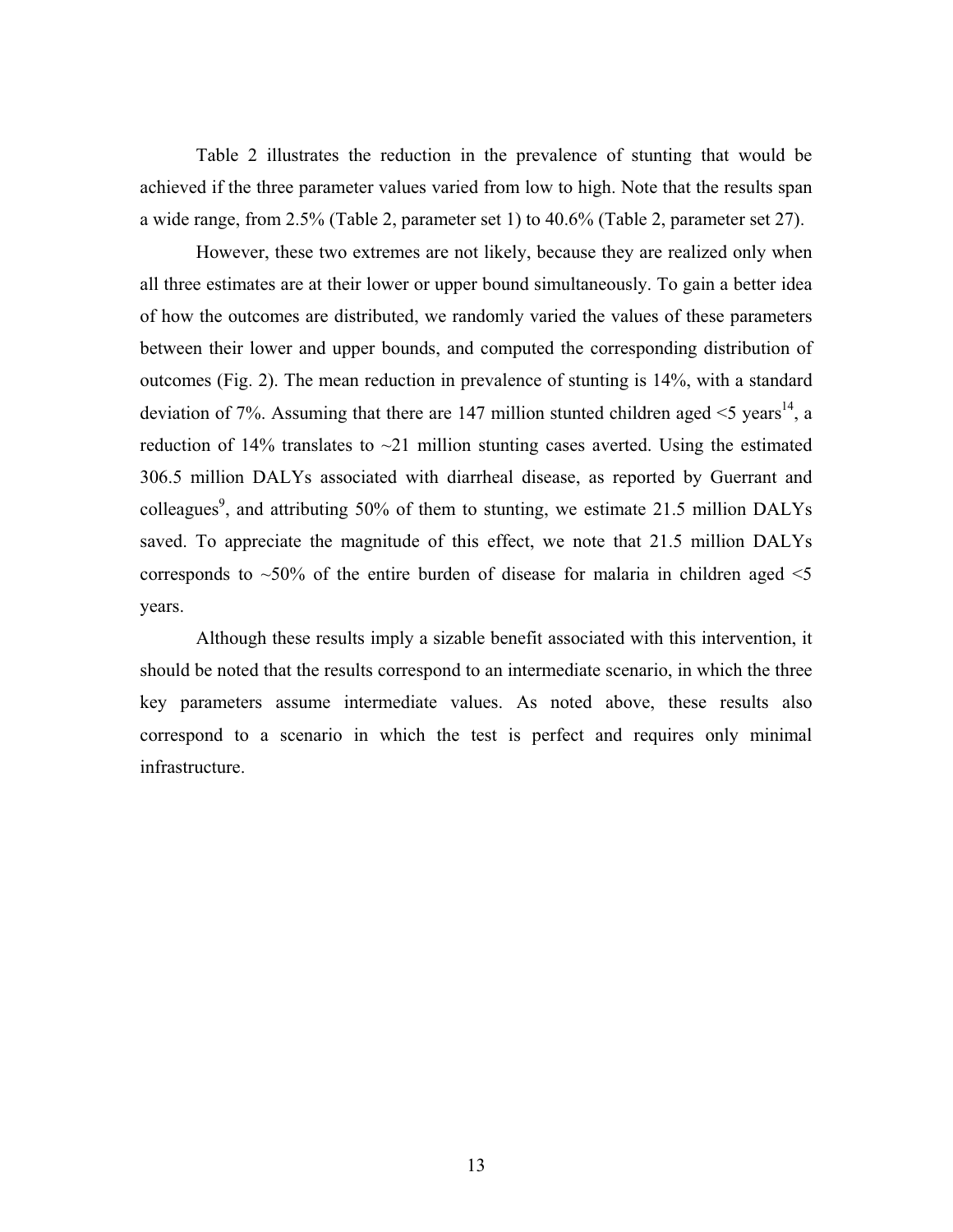# **Figure 2: Distribution of outcomes under Monte Carlo simulation.**

Distribution of the reduction in stunting prevalence for a test that requires only minimal infrastructure and is 100% sensitive and 100% specific. This distribution has been obtained by randomly varying the three key parameters (differential risk of stunting, efficacy of treatment and prevalence of enteroaggregative *Escherichia coli*) in their range, from low to high.

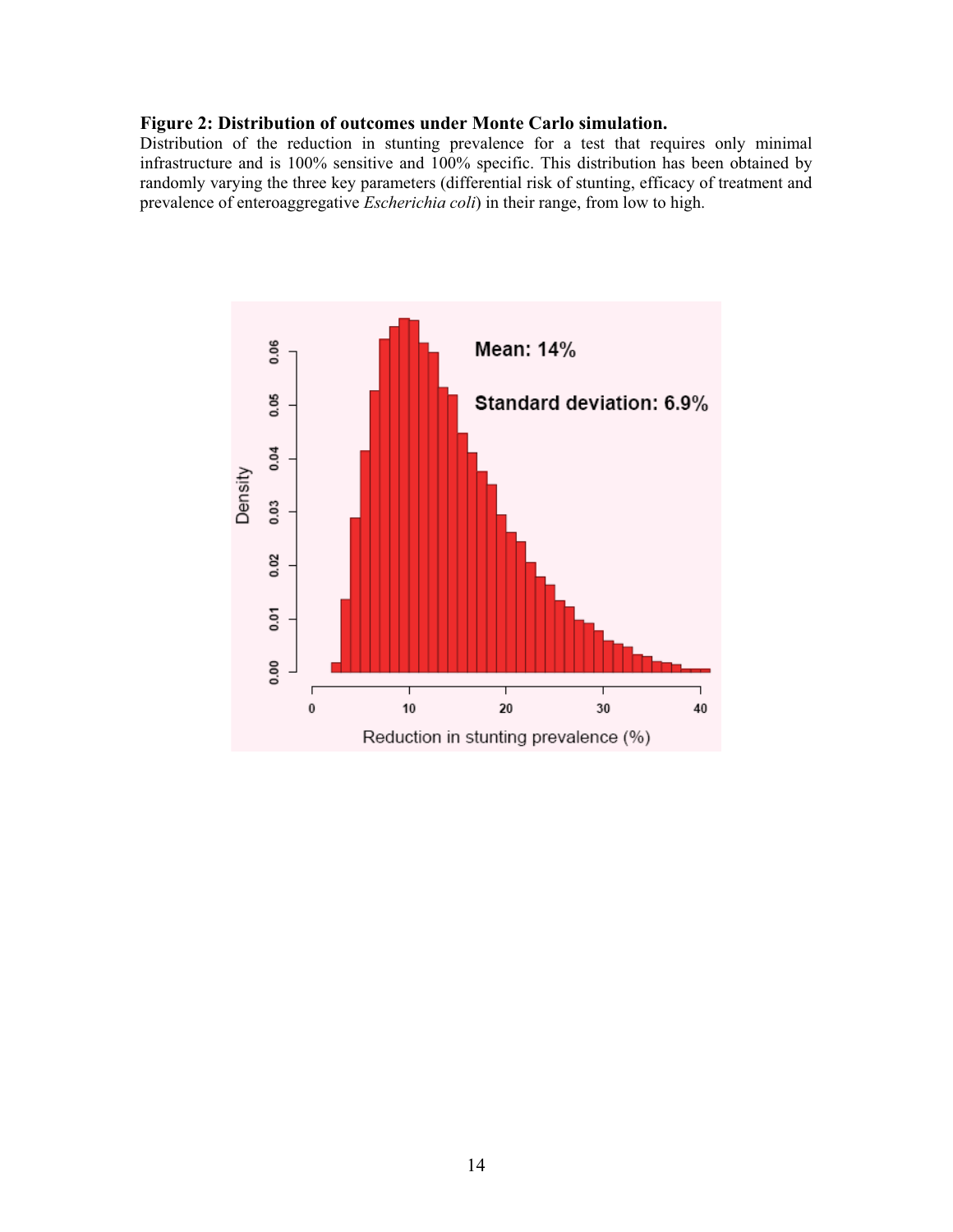Table 3 demonstrates variation in results if the sensitivity and specificity of the test are changed. The top half of the table reports the results for a test that requires only minimal infrastructure, whereas the lower half of the table reports results for a test that requires moderate/advanced infrastructure. The no-infrastructure category was not considered because the treatment is likely to require at least a minimally trained healthcare provider. In addition to the point estimates, we also report the tenth and ninetieth percentiles of the distribution of outcome obtained with a Monte-Carlo simulation<sup>45</sup>. The simulation was performed by randomly sampling the values of the model parameters from the ranges reported in Table 1. Sampling was performed using a triangular distribution.

|   | Test                                             | Sensitivity<br>$(\%)$ | Specificity<br>$(\%)$ | prevalence of averted<br>stunting $(\%)^*$ (M) | Reduction in Stunting cases Number of     | Treatments<br>(M)                               | DALYs saved by<br>reduction in<br>stunting $(M)$ <sup>†</sup> |
|---|--------------------------------------------------|-----------------------|-----------------------|------------------------------------------------|-------------------------------------------|-------------------------------------------------|---------------------------------------------------------------|
|   | Minimal Infrastructure <sup>‡</sup>              |                       |                       |                                                |                                           |                                                 |                                                               |
|   | Perfect test                                     | 100%                  | 100%                  | 14.0                                           | 20.7                                      | 212.9                                           | 21.5                                                          |
|   | 2 Low Sensitivity/Perfect Specificity            | 70%                   | 100%                  | $(7.8 - 21.5)$<br>9.5<br>$(5.5 - 14.6)$        | $(11.4 - 31.8)$<br>14.1<br>$(8.1 - 21.5)$ | $(157.9 - 271.6)$<br>153.5<br>$(113.6 - 195.6)$ | $(11.9 - 33)$<br>14.6<br>$(8.4 - 22.)$                        |
|   | 3 Perfect Sensitivity/Low Specificity            | 100%                  | 70%                   | 14.0<br>$(7.9 - 21.6)$                         | 20.7                                      | 527.8<br>$(11.7 - 31.9)$ $(427.5 - 632)$        | 21.5<br>$(12.2 - 33.1)$                                       |
|   | 4 Good Sensitivity and Specificity               | 90%                   | 90%                   | 12.5<br>$(7 - 18.9)$                           | 18.4                                      | 327.1<br>$(10.3 - 27.9)$ $(260.3 - 398.4)$      | 19.2<br>$(10.8 - 29)$                                         |
|   | Moderate/Advanced Infrastructure ${}^{\ddagger}$ |                       |                       |                                                |                                           |                                                 |                                                               |
|   | 5 Perfect test                                   | 100%                  | 100%                  | 8.5<br>$(4.7 - 13.2)$                          | 12.6<br>$(6.9 - 19.4)$                    | 136.5<br>$(101 - 173)$                          | 13.1<br>$(7.1 - 20.2)$                                        |
|   | <b>6</b> Low Sensitivity/Perfect Specificity     | 70%                   | 100%                  | 5.8<br>$(3.2 - 9)$                             | 8.5<br>$(4.8 - 13.2)$                     | 98.5<br>$(73.9 - 125.1)$                        | 8.9<br>$(4.9 - 13.7)$                                         |
|   | 7 Perfect Sensitivity/Low Specificity            | 100%                  | 70%                   | 8.5<br>$(4.9 - 13.2)$                          | 12.6<br>$(7.2 - 19.5)$                    | 336.2<br>$(275.1 - 407.1)$                      | 13.1<br>$(7.4 - 20.2)$                                        |
| 8 | Good Sensitivity and Specificity                 | 90%                   | 90%                   | 7.6<br>$(4.1 - 12)$                            | 11.2<br>$(6.1 - 17.7)$                    | 208.8<br>$(165 - 258.3)$                        | 11.6<br>$(6.3 - 18.4)$                                        |

**Table 3: Attributable benefit of a new diagnostic test in children with diarrhea, assuming no externalities associated with treatment.** 

\*The numbers in parentheses are the tenth and ninetieth percentiles of the distribution of outcome obtained with a Monte Carlo simulation. The simulation was performed by randomly sampling the values of the model parameters from the ranges reported in Table 1. Sampling was performed using a triangular distribution. **†** These correspond to the DALYs saved under the assumption that the negative and positive externalities associated with treatment cancel out, that the total DALYs for diarrhea are 306.5 million, and that stunting contributes to 50% of the diarrheal disease burden. <sup>‡</sup>A test can be performed in a setting with minimal infrastructure if it does not require water or electricity and is able to be performed in a clinic by staff with minimal training. A test can be performed in a setting with moderate/advanced infrastructure if electricity and water are available and a laboratory is at least minimally equipped (for example in African hospitals). Staff requirements include nurses, a physician and a technician with minimal training. See ref. 28 for more details on calculating the percentage of people with access to a new diagnostic requiring minimal or moderate/advanced infrastructure.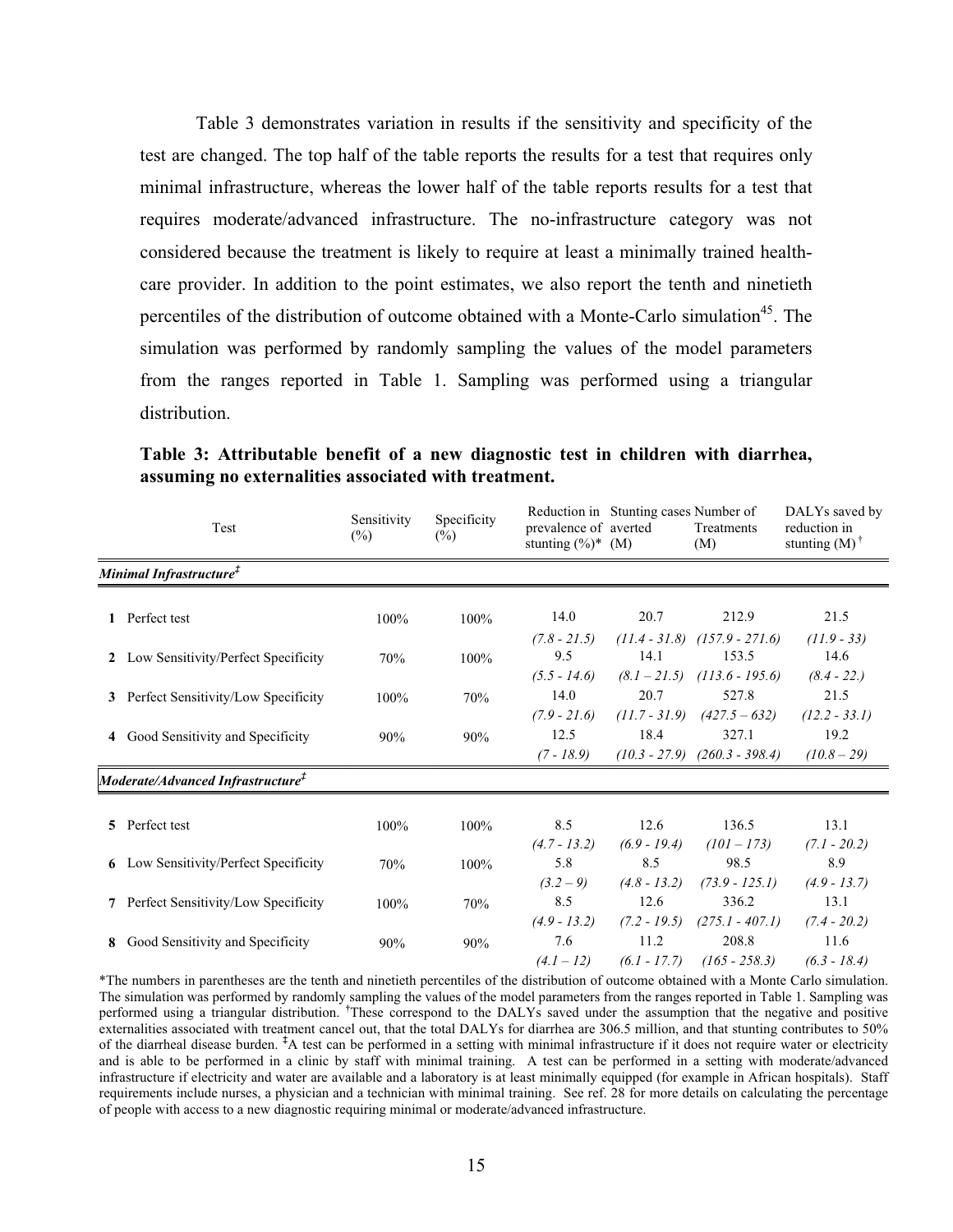The results for a perfect test with 100% sensitivity, 100% specificity and requiring minimal health-care infrastructure are reported in Table 3 (test 1). The reduction in stunting prevalence, the number of stunting cases averted and the number of DALYs saved are linear in the sensitivity of the test: for every 10 percentage points lost in sensitivity, the reduction in stunting prevalence decreases by 1.5 percentage points, the number of stunting cases averted is reduced by 2.2 million and the number of DALYs saved is reduced by 2.3 million. Therefore a test that is 90% sensitive could reduce the prevalence of stunting by 12.5%, whereas a sensitivity of 70% would reduce the prevalence by 9.5%.

#### **Tests requiring minimal infrastructure result in greatest benefit**

Results for tests that require moderate/advanced health care infrastructure are also reported in Table 3 (tests 5–8). When these results are compared with those corresponding to a minimal infrastructure requirement (Table 3, tests 1–4) it is clear that a new diagnostic would not be worth developing if it could only be performed in a health care facility with moderate-to-advanced infrastructure. Even if such a test were 100% sensitive and 100% specific, it would reduce the prevalence of stunting by only 8.5%, which is less than the 9.5% that could be saved by a diagnostic that requires minimal infrastructure and is only 70% sensitive. This finding is robust to variations in all of the model parameters.

#### **Large uncertainties surround the externalities associated with treatment**

These calculations, however, do not take into account the externalities associated with treatment. We start with the negative externalities, formalized by the harm of treatment parameter, *C,* representing the fraction of DALYs lost for each treatment administered to a child. The concept of harm of treatment is highly relevant in this context, because the number of yearly treatments associated with this intervention is large compared with the number of stunting cases averted: a 100% sensitive, 100% specific test would lead to treatment of 213 million children, averting 20.7 million cases of stunting; by contrast, a test that is 100% sensitive but only 70% specific would lead to treatment of 528 million children, while avoiding the same number of stunting cases.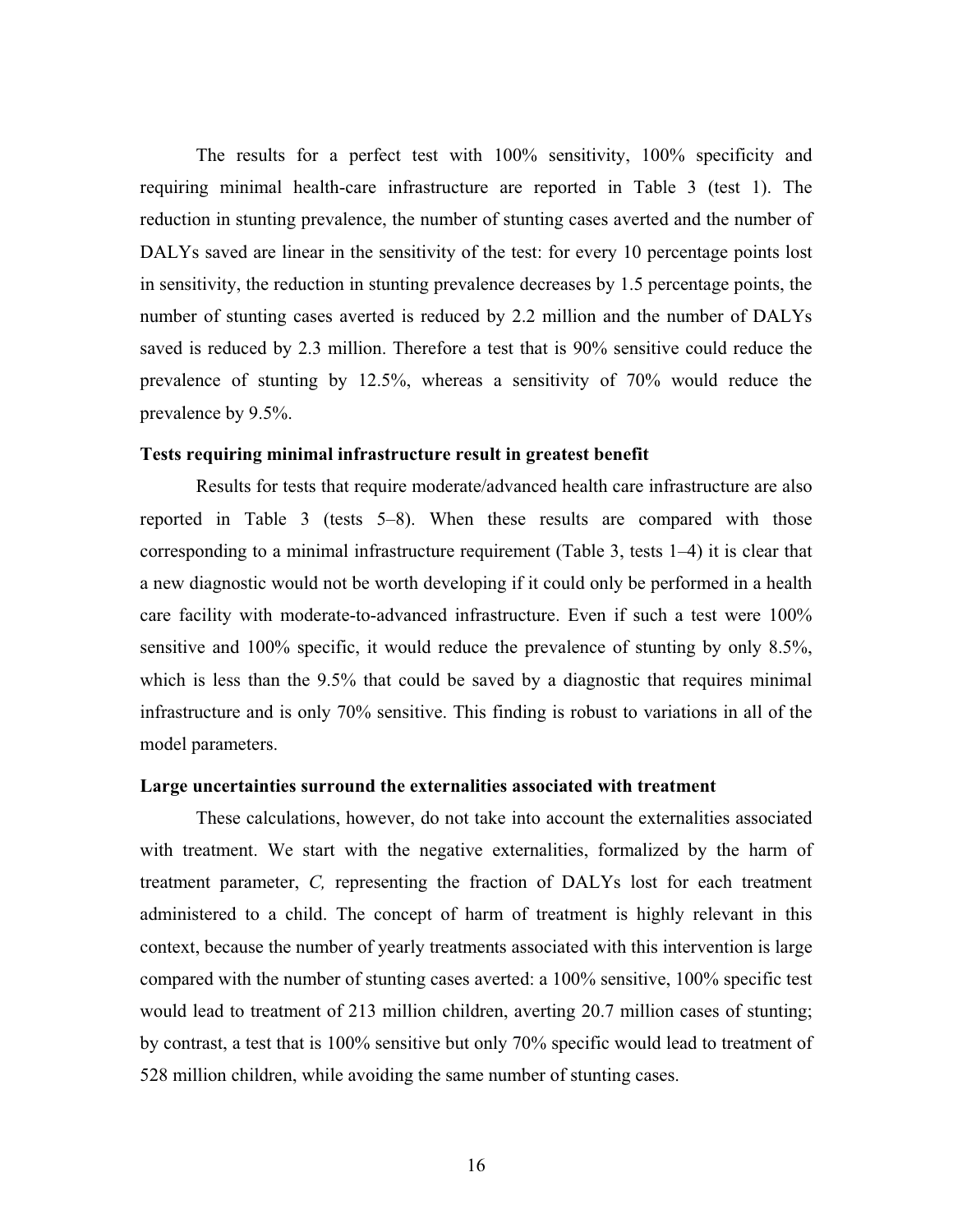To illustrate the potential size of the effect associated with the harm of treatment, let  $C<sup>tree</sup>$  be the cost of treatment for this intervention and  $C<sup>ce</sup>$  be the cost of saving one DALY with a cost-effective intervention. If we assume that harm of treatment comes only from opportunity cost, then  $C = C^{treat}/C^{ce}$ .

Assuming that a treatment with 50% efficacy costs between US\$1 and US\$10, and that at least one intervention<sup>46</sup> can save one DALY with \$20,  $C$  would be between 0.05 and 0.5. The perfect diagnostic, in a minimal-infrastructure scenario, would save 21.5 million DALYs and involve 213 million treatments per year. This implies that the number of DALYs lost to the harm of treatment would be between 10.6 million and 106 million, which would negate the benefits of the new test.

Although the harm of treatment seems large, it is possible that it could be at least partially balanced by positive externalities that result from treatment, other than reduction in stunting prevalence. Such positive externalities would not have to be large in order to offset the harm of treatment. For example, if the cost of the intervention were US\$5, the harm of treatment would be  $C = 0.25$ . Treating a child with diarrhea would need to have a benefit of 0.25 DALYs, in addition to the benefit from decreased probability of stunting, to offset the negative externalities related to the opportunity cost. If this were the case, we would still find significant benefits from the new diagnostic, and the net DALYs saved would be those shown in Table 3.

The balance between positive and negative externalities is delicate. For example, under the assumption of a cost of treatment of US\$5 and a positive externality of 0.25 DALYs per treatment, the positive externalities would perfectly offset the negative externalities, and 19.2 million DALYs would be saved by a test that is 90% sensitive, 90% specific and requires minimal infrastructure (Table 3, test 4). However, if the cost of treatment were to increase to US\$6, the net DALYs benefit would drop to 2.8 million (data not shown). A further increase of US\$1 in the cost of treatment would make the diagnostic useful only if its specificity were >99%, in which case it would save only 200,000 DALYs. An interactive spreadsheet (externalities.xls) that allows the user to see how changes in the assumptions about negative and positive externalities affect the results of Table 3 has been made available with this document.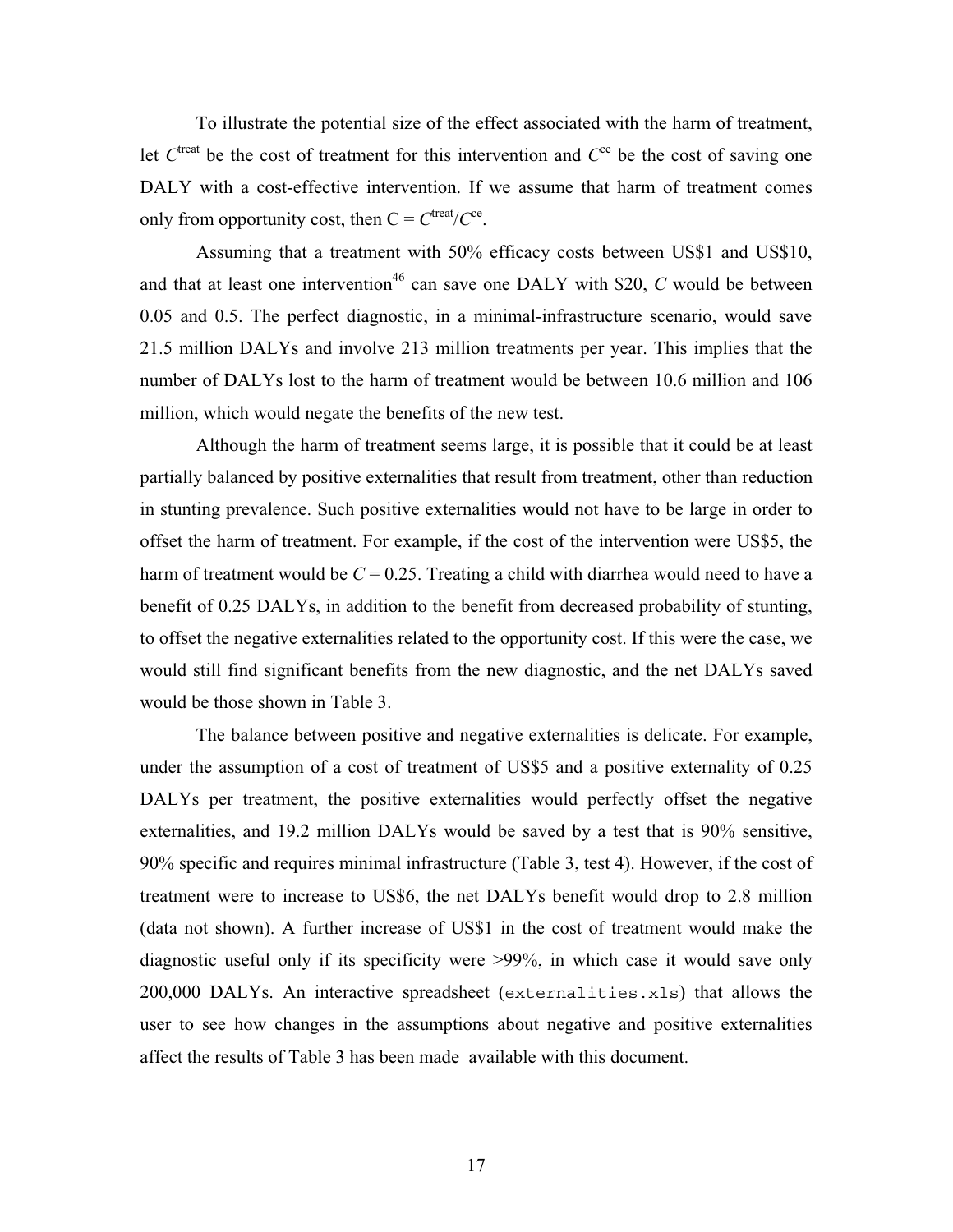Too little is known regarding the size of the negative and positive externalities associated with treatment to draw firm conclusions. In the most pessimistic scenario, the harm of treatment would be so large that there would be no benefit from a new test. An intermediate although conservative scenario, which we prefer, is that the positive externalities would only partially offset the negative ones, leaving some significant harm associated with treatment. In this case, it would be important for the new test to have a high specificity. Finally, it is also possible that the positive externalities would outweigh the negative ones. In this case, treating all children would be the optimal strategy.

#### **An alternative community-based screening scenario would not be practical**

The rationale for the scenario discussed so far is that children with diarrhea who carry any of the three pathogens are at higher risk of stunting than average, and therefore are a good target population. An alternative is to focus on all children who carry any of the pathogens, regardless of whether they have diarrhea. This is a larger population, but it has a lower risk of stunting because only one risk factor (pathogens) is present instead of two risk factors (pathogens and diarrhea). This population could be reached with a screening program: for example, 50% of the population could be screened twice a year. Whether this alternative scenario would provide greater benefit than that described above depends mainly on differences in the prevalence of the pathogens and the risks of stunting in children with diarrhea compared with the general population. In fact, in this scenario the percentage reduction in prevalence of stunting is simply as follows:

$$
PR = p_{\rm eff} (f/4) p^{\rm new} p_{\rm screen} \overline{p}_{\rm path} sens
$$

where f is the *annual* screening frequency, the factor 4 accounts for the fact that our time period is three months and therefore there are 4 periods in a year,  $p_{\text{screen}}$  is the percentage of the population screened and  $\bar{p}_{\text{path}}$  is the prevalence of any pathogen in the general population. It is now possible to compare the reduction in stunting under this scenario to the one obtained using our main scenario. In particular, we can find the screening frequency that would make the two scenarios identical. Equating the percentage reduction in stunting under both scenarios we obtain: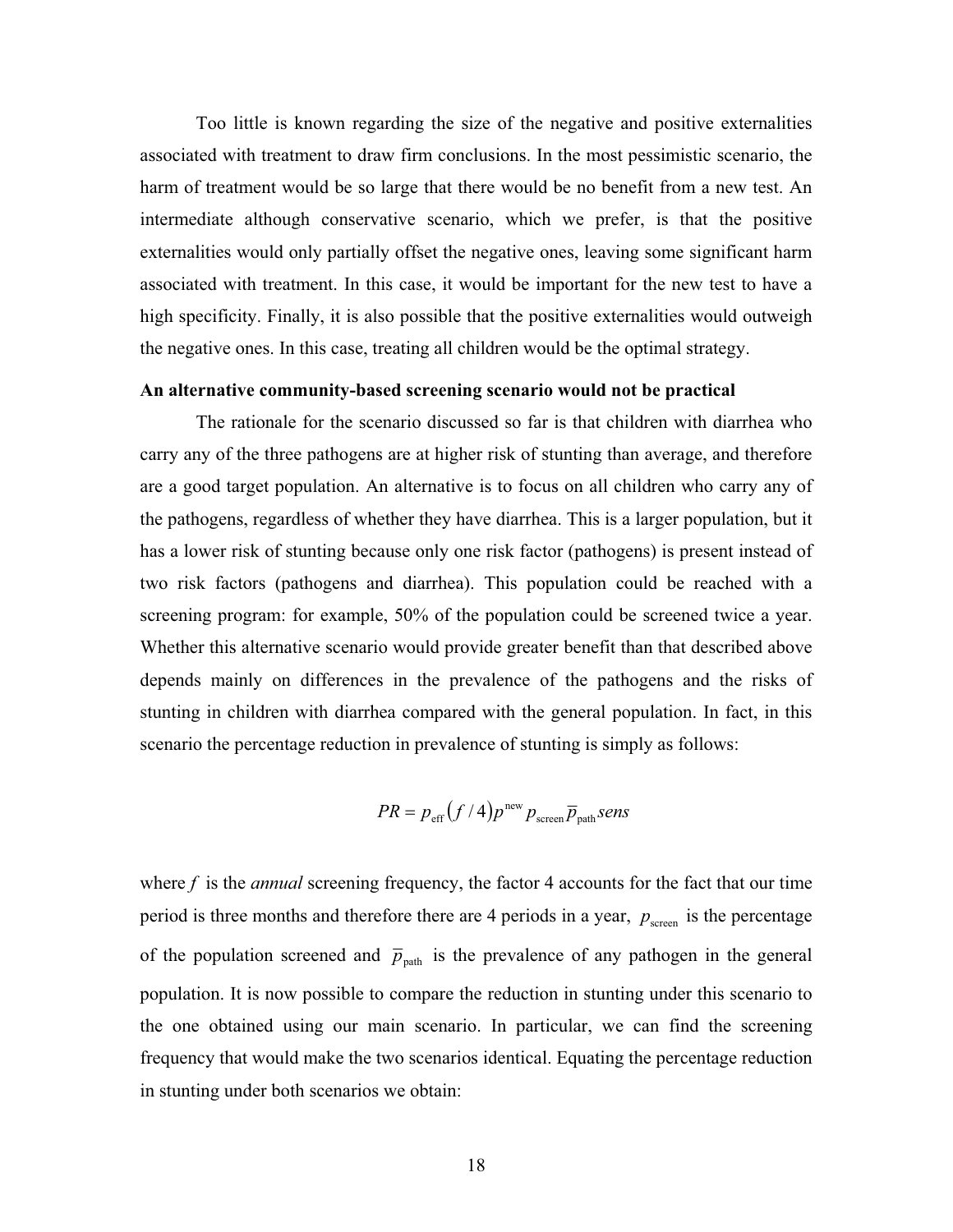$$
p_{\text{eff}} p_{\text{diarthea}} p_{\text{hf}} p^{\text{new}} p_{\text{path}} sens(\gamma_{\text{target}}/\gamma) = p_{\text{eff}} (f/4) p^{\text{new}} p_{\text{screen}} \overline{p}_{\text{path}} sens
$$

Solving for the screening frequency *f* we have:

$$
f = \frac{4 p_{\text{diarhea}} p_{\text{hf}} p_{\text{path}}}{p_{\text{screen}} \overline{p}_{\text{path}}} \left(\gamma_{\text{target}} / \gamma\right)
$$

For the purpose of this computation, let us assume that pathogens are only 20% more likely to be found in children with diarrhea than in the general population so we set  $p_{\text{path}}/\overline{p}_{\text{path}} = 1.2$ . Similarly, we make a very mild assumption on the differential risk of stunting and also set it to 1.2 (we use values between 1.5 and 4.5 in our simulations). If we assume that only half of the population gets screened, so that  $p_{\text{screen}} = 0.5$ , and using an average access to a health facility of 40%, then screening should occur 4.4 times a year. This is not practical and this scenario is therefore not attractive.

# **Sensitivity analysis highlights effects of model parameters on results**

Because of the large uncertainty in many of the model variables, it is important to know how errors in the parameters affect the results. We consider the reduction in the percentage of stunting as the main outcome of interest, because the discussion of the other outcomes follows similar lines. This outcome is directly proportional to the following metrics: prevalence of diarrhea, proportion of children with diarrhea visiting a health facility, proportion of children with access to the new diagnostic, differential risk of stunting and efficacy of treatment. This implies that a percentage increase in each of these parameters leads to an equal percentage increase in outcome. Therefore, to determine what the values in Table 3 would be if the efficacy of treatment were 100% rather than 50%, we simply double all of the numbers in Table 3. Although this is technically not correct, for the sensitivity of the test, it is a good approximation. The parameters that have the least influence on the outcomes are the prevalence of the pathogens. A 10% increase in the prevalence of *C. parvum*, *G. lamblia* and EAggEC leads to percentage increases in outcome, respectively, of  $\sim$ 1, 2.5 and 5%. Therefore, the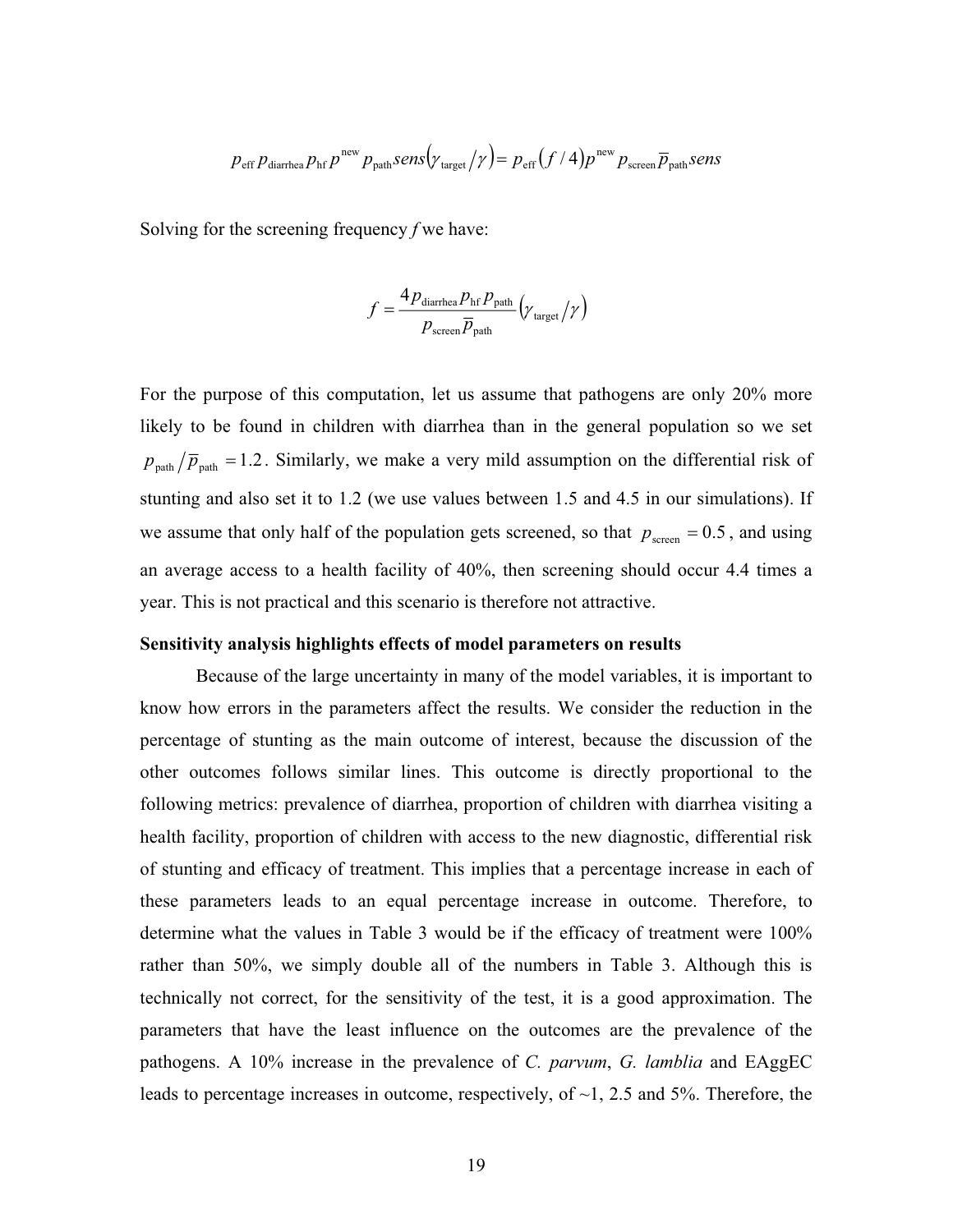model is relatively insensitive to errors in prevalence of *C. parvum* and *G. lamblia*, but is moderately sensitive to changes in prevalence of EAggEC.

For a discussion of results, please see Ricci, et. al. "Reducing stunting among children: the potential contribution of diagnostics" *Nature* S1; 29-38 (2006).

Correspondence and requests for materials should be addressed to Karen A. Ricci at Karen\_Ricci@rand.org.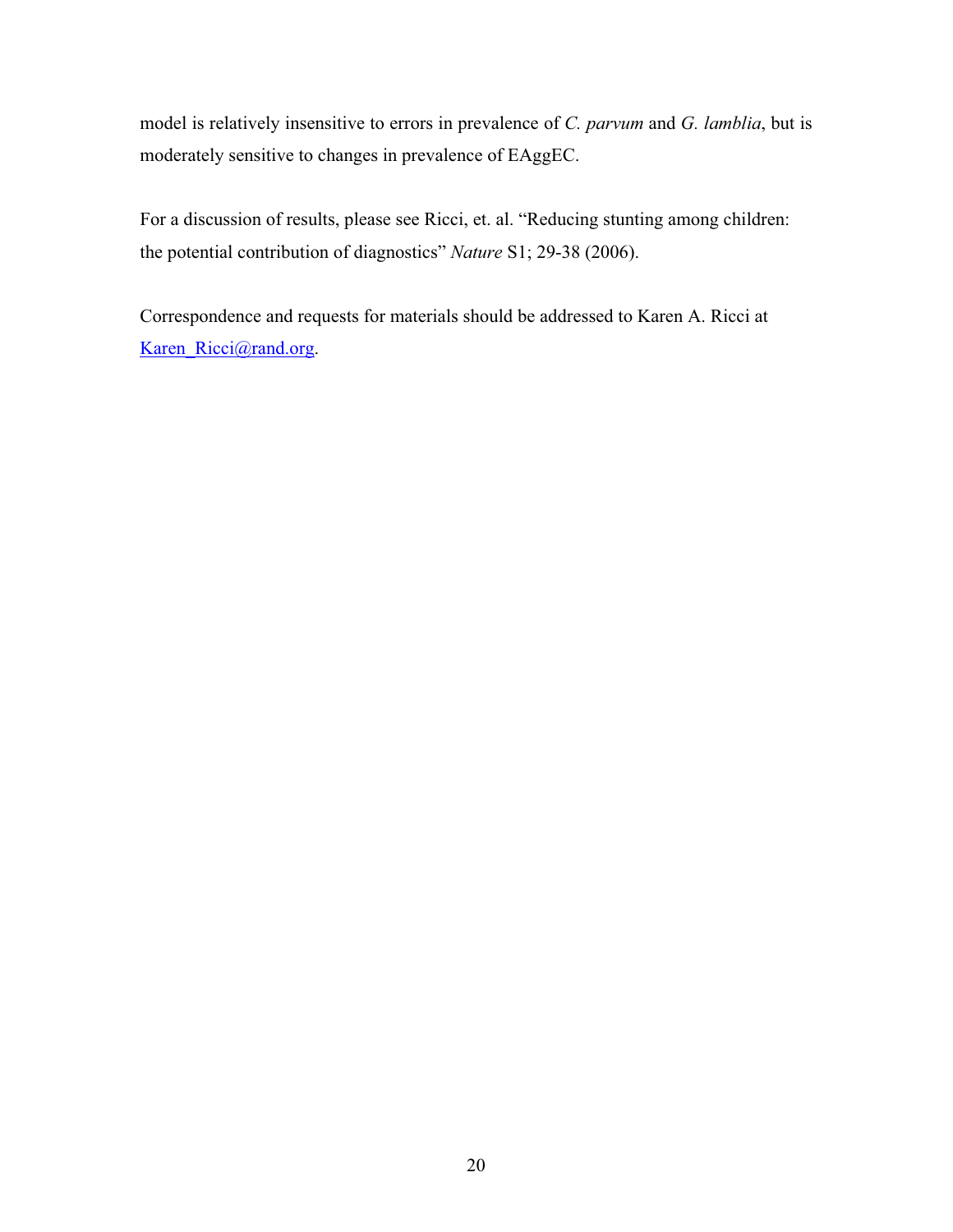# **REFERENCES**

1. Kosek, M., Bern, C. & Guerrant, R. L. The global burden of diarrhoeal disease, as estimated from studies published between 1992 and 2000. *Bull. World Health Organ.* **81**, 197–204 (2003).

2. Guerrant, R. L. *et al.* Magnitude and impact of diarrheal diseases. *Arch. Med. Res.* **33**, 351–355 (2002).

3. Pierce, N. F. How much has ORT reduced child mortality? *J. Health Popul. Nutr.* **19**, 1–3 (2001).

4. Thielman, N. M. & Guerrant, R. L. Clinical practice. Acute infectious diarrhea. *N. Engl. J. Med.* **350**, 38–47 (2004).

5. Victora, C. G., Bryce, J., Fontaine, O. & Monasch, R. Reducing deaths from diarrhoea through oral rehydration therapy. *Bull. World Health Organ.* **78**, 1246–1255 (2000).

6. Moore, S. R. *et al.* Early childhood diarrhoea and helminthiases associate with longterm linear growth faltering. *Int. J. Epidemiol.* **30**, 1457–1464 (2001).

7. Vu Nguyen, T., Le Van, P., Le Huy, C., Nguyen Gia, K. & Weintraub, A. Etiology and epidemiology of diarrhea in children in Hanoi, Vietnam. *Int. J. Infect. Dis.* **10**, 298–308 (2006).

8. Berkman, D. S., Lescano, A. G., Gilman, R. H., Lopez, S. L. & Black, M. M. Effects of stunting, diarrhoeal disease, and parasitic infection during infancy on cognition in late childhood: a follow-up study. *Lancet* **359**, 564–571 (2002).

9. Guerrant, R. L., Kosek, M., Lima, A. A., Lorntz, B. & Guyatt, H. L. Updating the DALYs for diarrhoeal disease. *Trends Parasitol.* **18**, 191–193 (2002).

10. Guerrant, R. L., Schorling, J. B., McAuliffe, J. F. & de Souza, M. A. Diarrhea as a cause and an effect of malnutrition: diarrhea prevents catch-up growth and malnutrition increases diarrhea frequency and duration. *Am. J. Trop. Med. Hyg.* **47**, 28–35 (1992).

11. Niehaus, M. D. *et al.* Early childhood diarrhea is associated with diminished cognitive function 4 to 7 years later in children in a northeast Brazilian shantytown. *Am. J. Trop. Med. Hyg.* **66**, 590–593 (2002).

12. Schorling, J. B. & Guerrant, R. L. Diarrhoea and catch-up growth. *Lancet* **335**, 599– 600 (1990).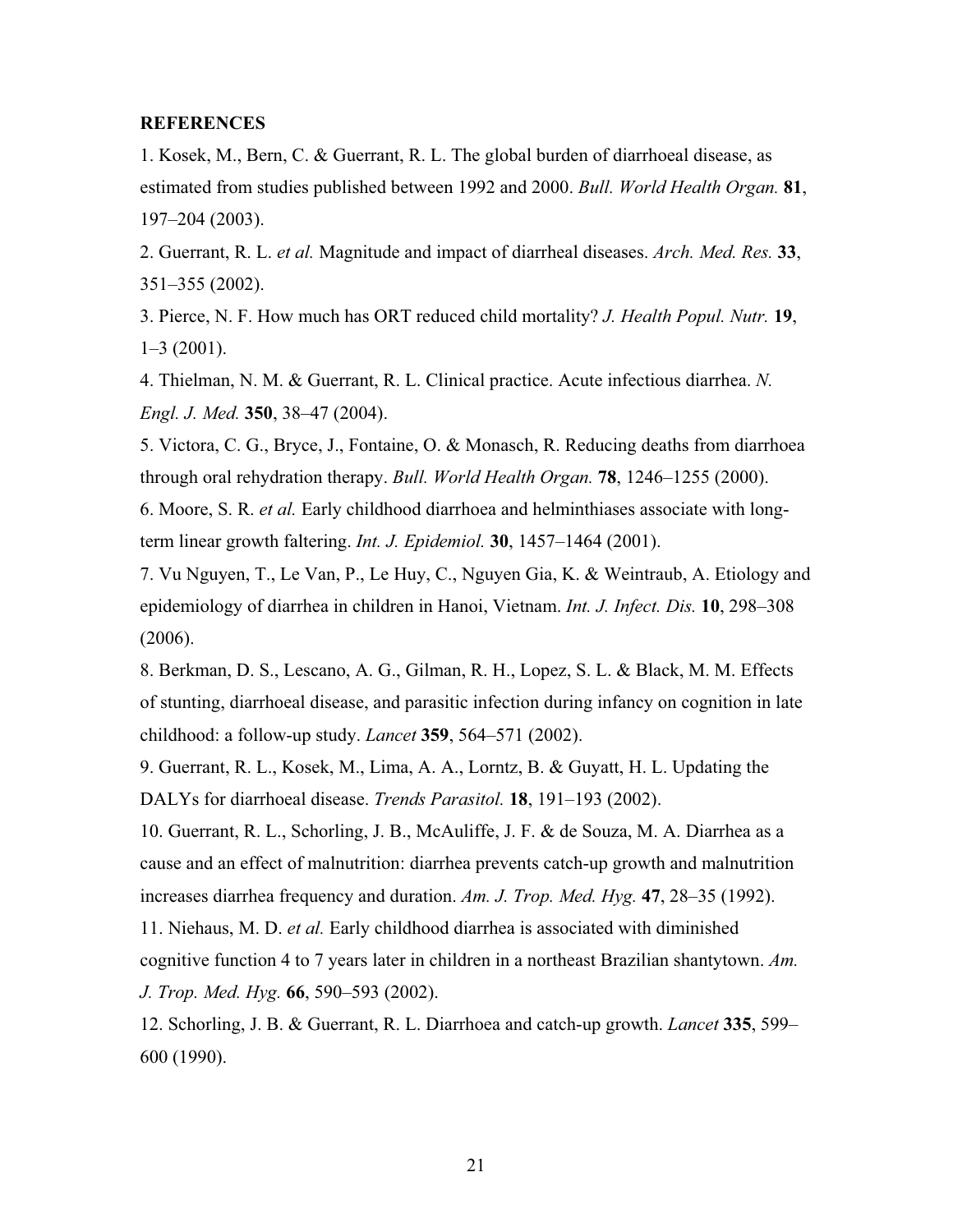13. Nato, F. *et al.* One-step immunochromatographic dipstick tests for rapid detection of *Vibrio cholerae* O1 and O139 in stool samples. *Clin. Diagn. Lab. Immunol.* **10**, 476–478 (2003).

14. de Onis, M., Blossner, M., Borghi, E., Morris, R. & Frongillo, E. A. Methodology for estimating regional and global trends of child malnutrition. *Int. J. Epidemiol.* **33**, 1260– 1270 (2004).

15. Adair, L. S. & Guilkey, D. K. Age-specific determinants of stunting in Filipino children. *J. Nutr.* **127**, 314–320 (1997).

16. Black, R. E., Brown, K. H. & Becker, S. Effects of diarrhea associated with specific enteropathogens on the growth of children in rural Bangladesh. *Pediatrics* **73**, 799–805 (1984).

17. Schorling, J. B. *et al.* A prospective study of persistent diarrhea among children in an urban Brazilian slum. Patterns of occurrence and etiologic agents. *Am. J. Epidemiol.* **132**, 144–156 (1990).

18. McAuliffe, J. F. *et al.* Prolonged and recurring diarrhea in the northeast of Brazil: examination of cases from a community-based study. *J. Pediatr. Gastroenterol. Nutr.* **5**, 902–906 (1986).

19. Checkley, W., Epstein, L. D., Gilman, R. H., Cabrera, L. & Black, R. E. Effects of acute diarrhea on linear growth in Peruvian children. *Am. J. Epidemiol.* **157**, 166–175 (2003).

20. Checkley, W. *et al.* Effects of *Cryptosporidium parvum* infection in Peruvian children: growth faltering and subsequent catch-up growth. *Am. J. Epidemiol.* **148**, 497– 506 (1998).

21. Lima, A. A. *et al.* Persistent diarrhea signals a critical period of increased diarrhea burdens and nutritional shortfalls: a prospective cohort study among children in northeastern Brazil. *J. Infect. Dis.* **181**, 1643–1651 (2000).

22. Steiner, T. S., Lima, A. A., Nataro, J. P. & Guerrant, R. L. Enteroaggregative *Escherichia coli* produce intestinal inflammation and growth impairment and cause interleukin-8 release from intestinal epithelial cells. *J. Infect. Dis.* **177**, 88–96 (1998). 24. Karlberg, J., Jalil, F., Lam, B., Low, L. & Yeung, C. Y. in *Causes and Mechanisms of Linear Growth Retardation. Proceedings of an I/D/E/C/G Workshop held in London*,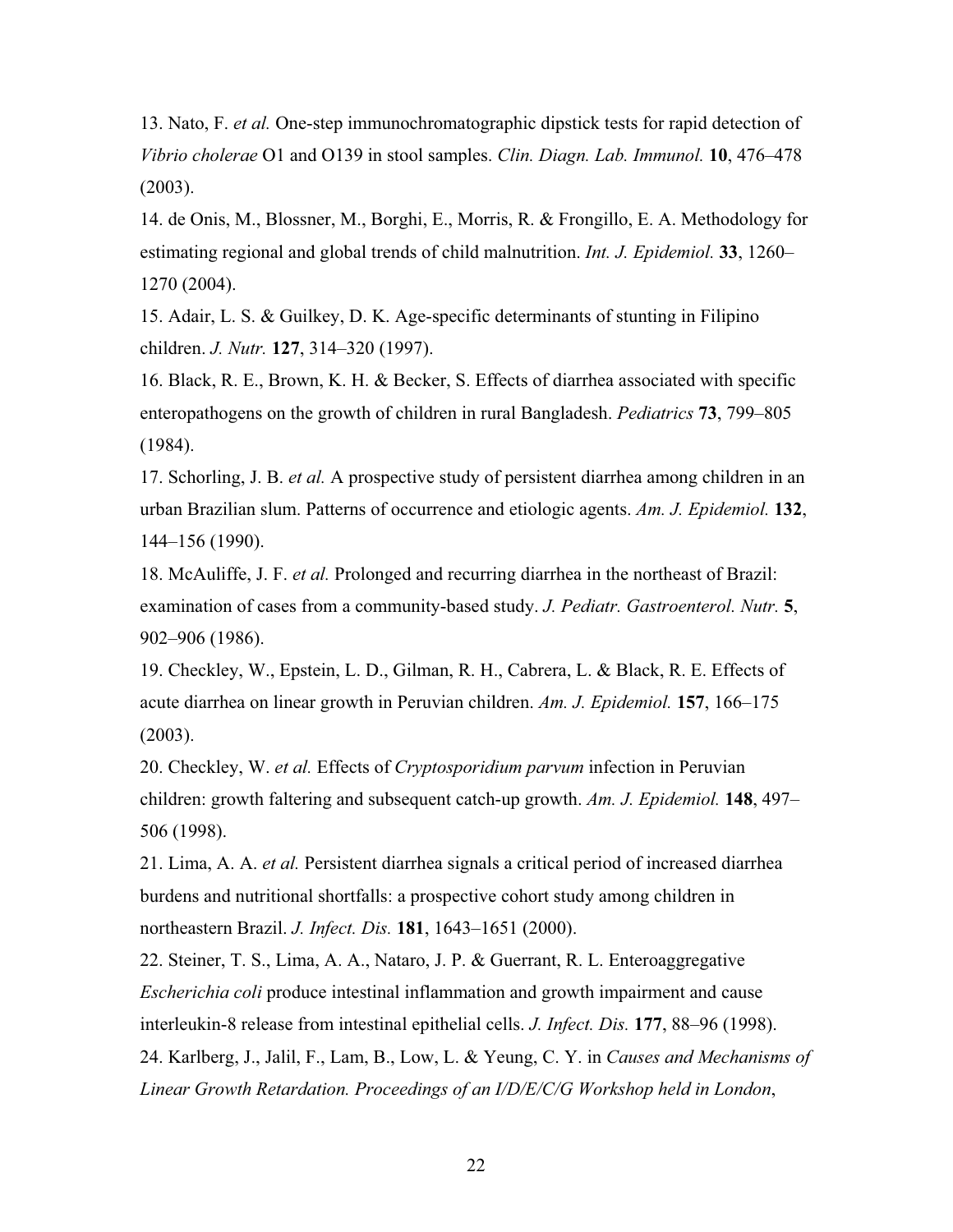*U.K*. (eds Waterlow, J. C. & Schürch, B.) [online]

<http://www.unu.edu/unupress/food2/UID06E/uid06e09.htm> (15-18 January 1993).

25. Maleta, K., Virtanen, S. M., Espo, M., Kulmala, T. & Ashorn, P. Seasonality of growth and the relationship between weight and height gain in children under three years of age in rural Malawi. *Acta Paediatr.* **92**, 491–497 (2003).

26. Stoltzfus, R. J., Albonico, M., Tielsch, J. M., Chwaya, H. M. & Savioli, L. Linear growth retardation in Zanzibari school children. *J. Nutr.* **127**, 1099–1105 (1997).

27. Maleta, K. in *Acta Universitatis Tamperensis.* Thesis, Univ. Tampere [online] http://acta.uta.fi/english/teos.phtml?8377 (2003).

28. Girosi, F. *et al.* Developing and interpreting models to improve diagnostics in developing countries. *Nature* **SI**, 3-8 (2006).

29. Lanata, C. & Mendoza, W. *Improving Diarrhoea Estimates* (WHO, Geneva, 2002).

30. Adachi, J. A. *et al.* Enteroaggregative *Escherichia coli* as a major etiologic agent in traveler's diarrhea in 3 regions of the world. *Clin. Infect. Dis.* **32**, 1706–1709 (2001).

31. Bhan, M. K. *et al.* Enteroaggregative *Escherichia coli* and *Salmonella* associated with nondysenteric persistent diarrhea. *Pediatr. Infect. Dis. J.* **8**, 499–502 (1989).

32. Germani, Y., Begaud, E., Duval, P. & Le Bouguenec, C. Prevalence of enteropathogenic, enteroaggregative, and diffusely adherent *Escherichia coli* among isolates from children with diarrhea in new Caledonia. *J. Infect. Dis.* **174**, 1124–1126 (1996).

33. Lima, A. A. *et al.* Persistent diarrhea in Northeast Brazil: etiologies and interactions with malnutrition. *Acta Paediatr.* **81 (suppl 381)**, 39–44 (1992).

34. Sarantuya, J. *et al.* Typical enteroaggregative *Escherichia coli* is the most prevalent pathotype among *E. coli* strains causing diarrhea in Mongolian children. *J. Clin. Microbiol.* **42**, 133–139 (2004).

35. Cohen, M. B. *et al.* Prevalence of diarrheagenic *Escherichia coli* in acute childhood enteritis: a prospective controlled study. *J. Pediatr.* **146**, 54–61 (2005).

36. Glandt, M. *et al.* Enteroaggregative *Escherichia coli* as a cause of traveler's diarrhea: clinical response to ciprofloxacin. *Clin. Infect. Dis.* **29**, 335–338 (1999).

37. Nataro, J. P. Enteroaggregative *Escherichia coli* pathogenesis. *Curr. Opin. Gastroenterol.* **21**, 4–8 (2005).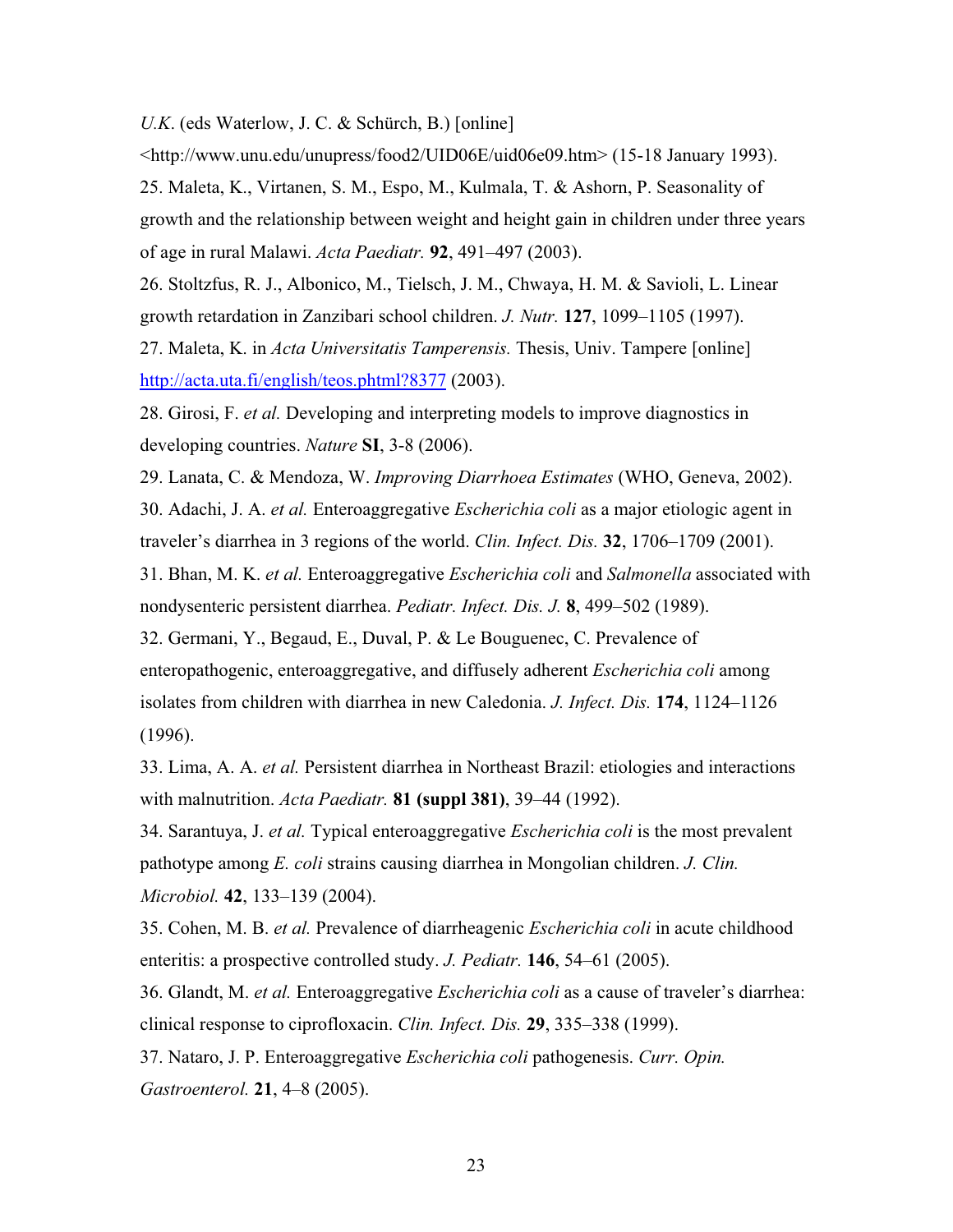38. Sang, W. K. *et al.* Multidrug-resistant enteroaggregative *Escherichia coli* associated with persistent diarrhea in Kenyan children. *Emerg. Infect. Dis.* **3**, 373–374 (1997).

39. Yamamoto, T., Echeverria, P. & Yokota, T. Drug resistance and adherence to human intestines of enteroaggregative *Escherichia coli*. *J. Infect. Dis.* **165**, 744–749 (1992).

40. Zaat, J. O., Mank, T. G. & Assendelft, W. J. A systematic review on the treatment of giardiasis. *Trop. Med. Int. Health* **2**, 63–82 (1997).

41. Escobedo, A. A. *et al.* Comparison of chloroquine, albendazole and tinidazole in the treatment of children with giardiasis. *Ann. Trop. Med. Parasitol.* **97**, 367–371 (2003).

42. Ortiz, J. J., Ayoub, A., Gargala, G., Chegne, N. L. & Favennec, L. Randomized clinical study of nitazoxanide compared to metronidazole in the treatment of symptomatic giardiasis in children from Northern Peru. *Aliment Pharmacol. Ther*. **15**, 1409–1415 (2001).

43. Haider K, F. S. *et al.* Enteroaggregative *Escherichia coli* infections in Bangladeshi children: clinical and microbiological features. *J. Diarrhoeal Dis. Res.* **9**, 318–322 (1991).

44. Wanke, C. A., Gerrior, J., Blais, V., Mayer, H. & Acheson, D. Successful treatment of diarrheal disease associated with enteroaggregative *Escherichia coli* in adults infected with human immunodeficiency virus. *J. Infect. Dis.* **178**, 1369–1372 (1998).

45. Doubillet, P., Begg, C. B., Weinstein, M. C., Braun, P. & McNeil, B. J. Probabilistic sensitivity analysis using Monte Carlo simulation: a practical approach. *Med. Decis. Making* **5**, 157–177 (1985).

46. Adam, T. *et al.* Cost effectiveness analysis of strategies for maternal and neonatal health in developing countries. *BMJ* **331**, 1107 (2005).

47. Mulligan, J.-A., Fox-Rushby, J. A., Adam, T., Johns, B. & Mills, A. *Unit Costs of Healthcare Inputs in Low and Middle Income Regions. DCPP Working Paper No. 9*  [online].http://www.dcp2.org/file/24/wp9.pdf (June 2005)

48. Caulfield, L. E., Richard, S. A., Rivera, J. A., Musgrove, P. & Black, R. E. in *Disease Control Priorities in Developing Countries* (eds Jamison, D. T. *et al*.) [online] http://www.ncbi.nlm.nih.gov/books/bv.fcgi?rid=dcp2.chapter.3990> (Oxford Univ. Press, Washington, DC, 2006).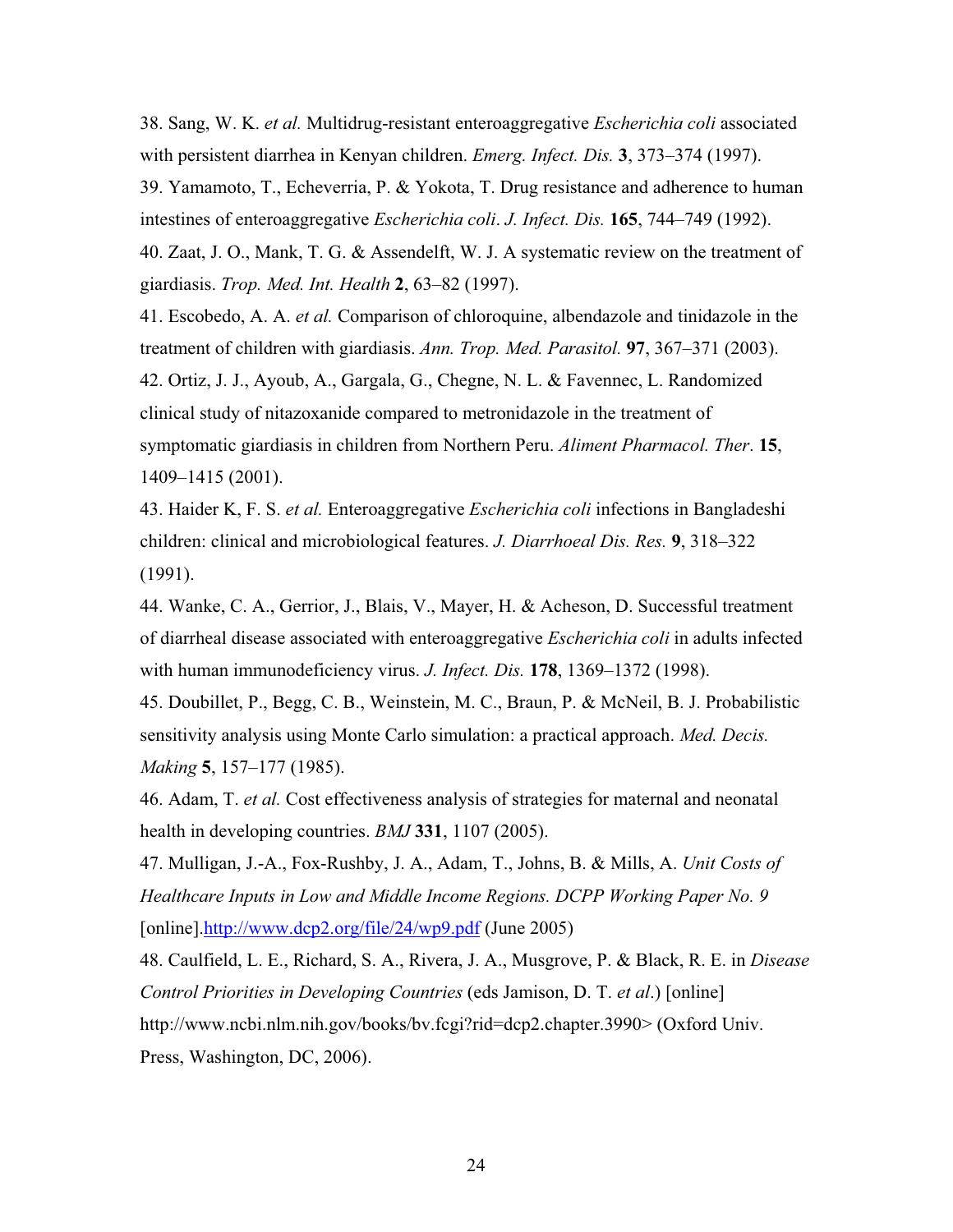# **APPENDIX A:**

### **A MORE COMPLEX COMPARTMENTAL MODEL**

Our original approach was to explicitly model the dynamics of stunting: we would model a population of children going in and out of the stunting state according to certain transition probabilities, and the output of the model would be the age profile of stunting prevalence. Diagnostic interventions would affect those transition probabilities, and therefore would change the age profile of stunting prevalence. By comparing the stunting prevalence in a world with and without the diagnostic intervention we could compute the benefit of the diagnostic. In particular, we would be able to relate a change in the probability of becoming stunted (denoted by  $\gamma$  in the paper, and referred to as the incidence of stunting) to a change in prevalence of stunting.

While this approach is quite general, we found that we do not have enough data to parameterize the model, and therefore the advantage of having a more precise model is lost. For this reason we decided to assume that the prevalence of stunting is simply proportional to the incidence of stunting. This implies that a percentage reduction in incidence leads to an equal percentage reduction in prevalence.

While we eventually ended up not using the more complex compartmental model, it is still worth writing down the main equations, which could serve as the basis for future work, once a better understanding of the main parameters has been gained.

The standard compartmental model with two groups, death, "infection" and recovery is written as follows:

$$
S_{a+1} = S_a \left( 1 - m_a^s - \delta_a \right) + \gamma_a N S_a
$$
  
\n
$$
S_0 = 0
$$
  
\n
$$
N S_{a+1} = N S_a \left( 1 - m_a^{ns} - \gamma_a \right) + \delta_a S_a
$$
  
\n
$$
N S_0 = b_0
$$
\n(1)

where we have defined the following quantities:

- $S_a$ : number of stunted children of age *a*;
- *NS*<sub>*a*</sub>: number of non-stunted children of age *a*;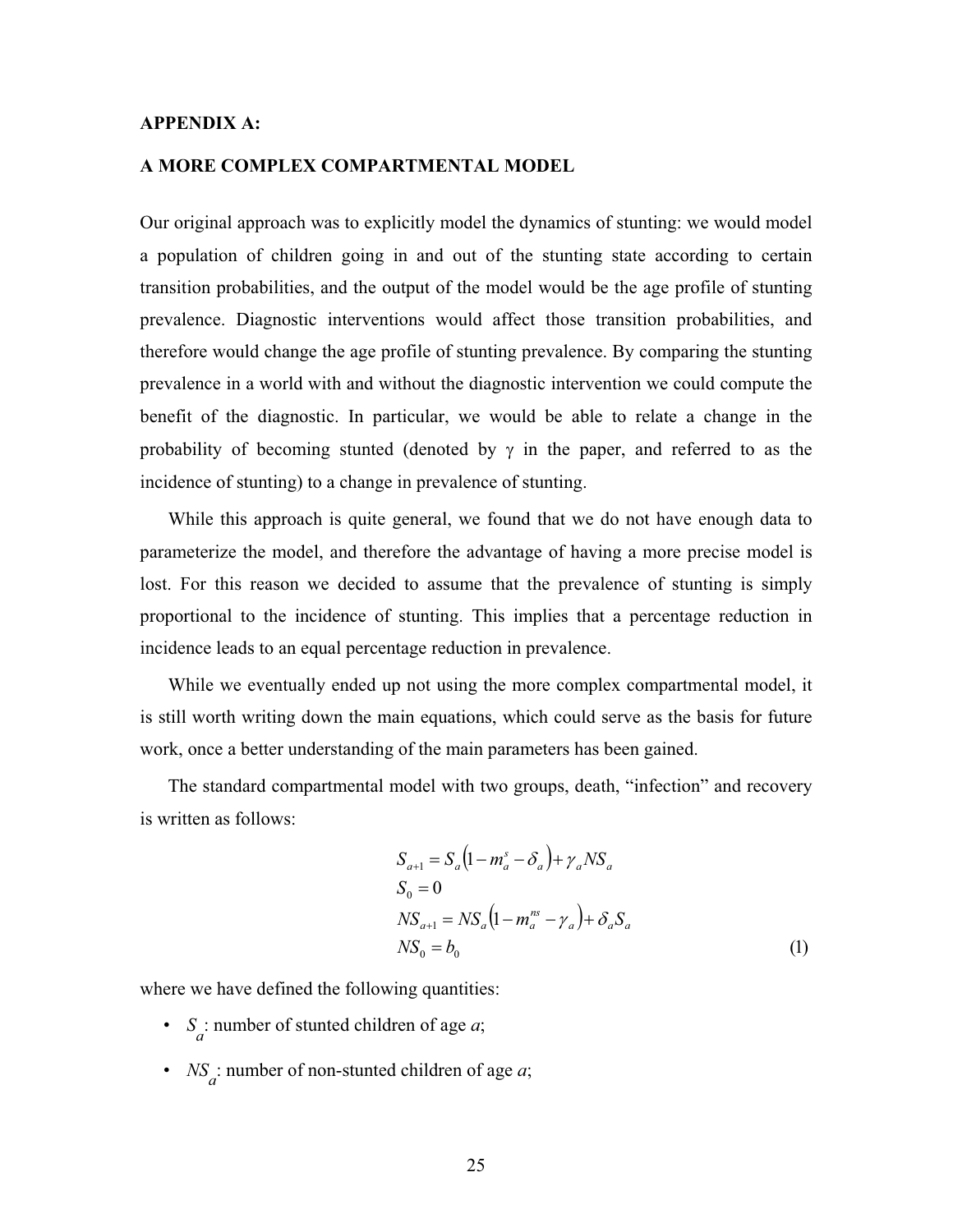- $m_a^s$ : mortality rate for stunted children of age *a*;
- $m_a^{ns}$ : mortality rate for non-stunted children of age *a*;
- $\gamma_a$ : probability of becoming stunted at age  $a+1$  conditional on not being stunted at age *a* (incidence);
- $\delta_a$ : probability of recovering from stunting at age  $a+1$  is stunted at age  $a$ ;
- $b_0$ : the number of children born each period.

Here age is measured in units of 3 months, so that age  $a+1$  is equivalent to age  $a$  plus three months. Equation 1 simply says that children who are stunted can exit that state by either dying, at rate  $m_a^s$  or by recovering, at rate  $\delta_a$ . Children who are not stunted can exit that state by either dying, at rate  $m_a^m$ , or by becoming stunted, at rate  $\gamma_a$ . Notice that the initial condition is  $S_0 = 0$  and that all the  $b_0$  children born each period are not stunted.

Since we are interested in the prevalence of stunting, we wish to rewrite equation 1 so that we can derive an equation for this quantity. We start by converting 1 to a set of differential equations:

$$
\frac{dS}{da} = -(m^s(a) + \delta(a))S + \gamma(a)NS
$$
  
\n
$$
S(0) = 0
$$
  
\n
$$
\frac{dNS}{da} = -(m^{ns}(a) + \gamma(a))NS + \delta(a)S
$$
  
\n
$$
N(0) = b_0
$$
\n(2)

Summing the equations for stunted and non-stunted children we obtain an equation for the size of the entire population, which we denote by *N*:

$$
\frac{dN}{da} = -m^{s}(a)S - m^{ns}(a)NS = -m^{s}(a)S - m^{ns}(a)(N - S)
$$
  
N(0) = b<sub>0</sub> (3)

Denoting the prevalence of stunting by  $p = \frac{S}{N}$ , we have:

$$
\frac{dp}{da} = \frac{1}{N} \frac{dS}{da} - \frac{S}{N^2} \frac{dN}{da}
$$
(4)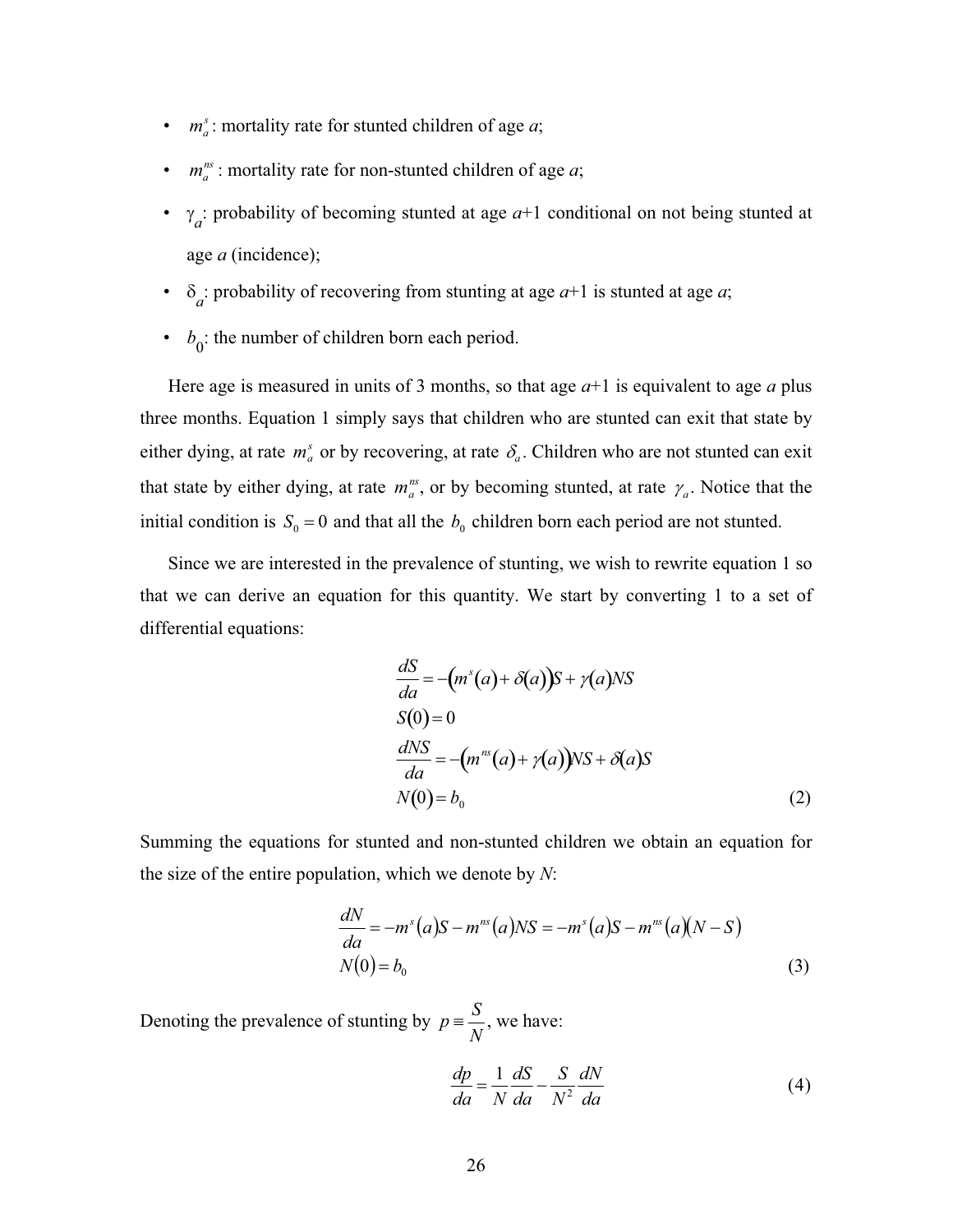Substituting the expression of equation 2 and 3 in equation 4 we find, after some algebra:

$$
\frac{dp}{da} = -p\left[\left(m^s(a) - m^{ns}(a)\right)(1-p) + \delta(a) + \gamma(a)\right] + \gamma(a) \tag{5}
$$

Equation 5 shows that the age prevalence of stunting only depends on three sets of parameters: the differential mortality between stunted and non-stunted children, the rate of recovery from stunting ( $\delta$ ), and the incidence of stunting ( $\gamma$ ). It is interesting to notice that the prevalence does not depend on the overall level of mortality.

If we knew the values of the parameters of equation 5 for a certain region we could integrate the differential equation and reproduce the status quo age profile of the prevalence of stunting. Then, using the model described in an earlier section we could simulate the introduction of a diagnostic and treatment for any of the three pathogens of interest, altering the value of  $\gamma$ , and estimating the corresponding change in prevalence of stunting. Unfortunately the age-dependent parameters appearing in equation 5 are largely unknown, in particular the values of  $\gamma$  and  $\delta$ . Although in principle some of these parameters can be estimated empirically using observed data on the prevalence of stunting, the problem remains highly underdetermined. Therefore this more principled approach it is not of high value, at least not until we have a better understanding of the crucial parameters of equation 5.

Equation 5 is a quadratic differential equation with non-constant coefficients for which a solution is not known. However, there is one case in which we can gain insight in the shape of the solution - that is when the differential mortality risk is 0. In this case the equation becomes a linear differential equation with non-constant coefficients, for which the general form of the solution is known:

$$
p(a) = \int_0^a \gamma(s) e^{-\int_s^a (\delta(z) + \gamma(z))dz} ds \tag{6}
$$

Equation 6 shows that, under the assumption of no differential mortality risk, the prevalence of stunting is, at least at the first order, proportional to the risk of stunting  $\gamma$ . This proportionality has been assumed throughout our analysis, and it seems useful to know at least some conditions under which it is correct.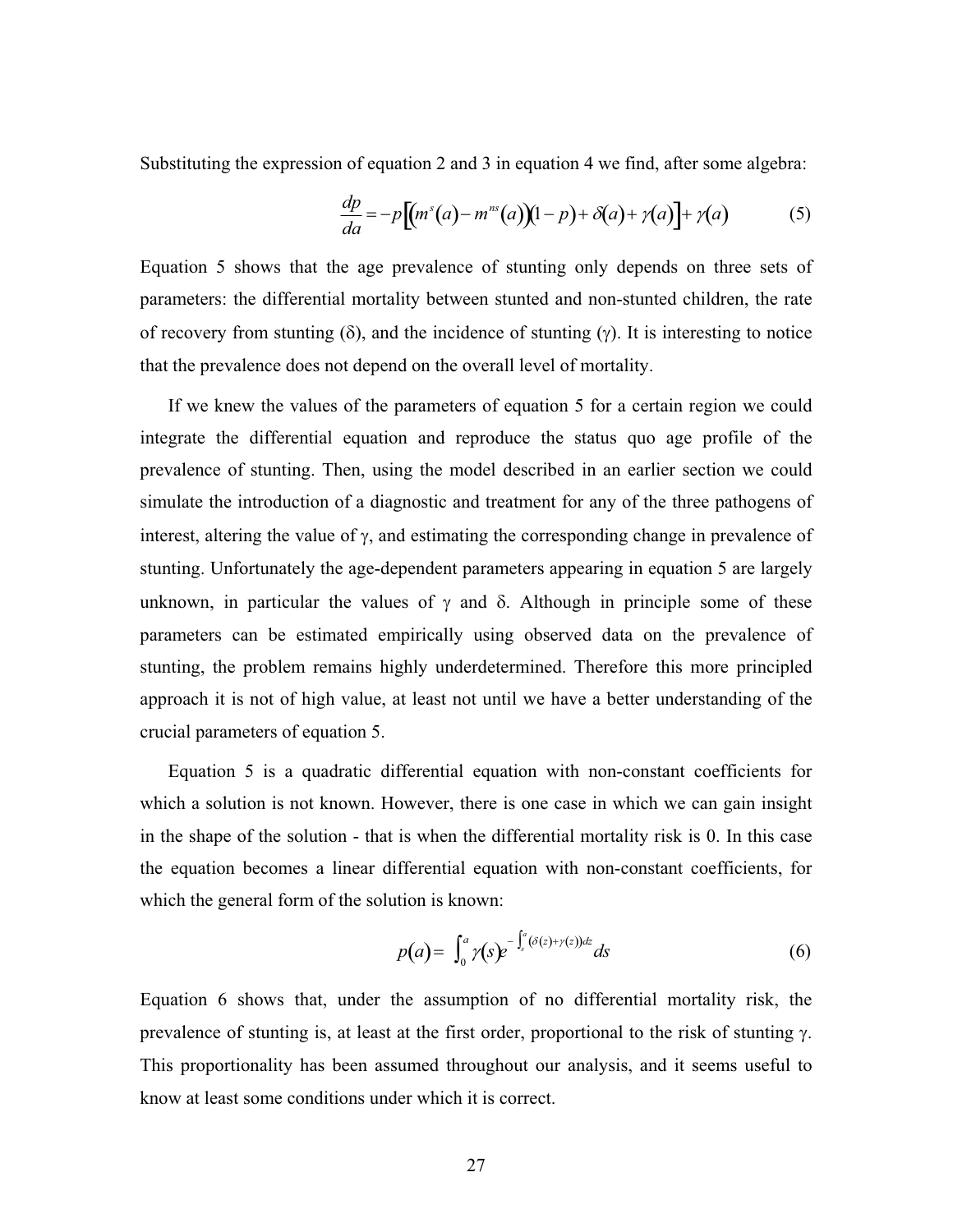# **APPENDIX B: REGIONAL ANALYSIS**

In this appendix we report, for completeness, the results of the regional analysis. The following tables have the same format of Table 3, and do not require a special discussion since they are qualitatively similar to it. The only notable thing is that the benefit of the diagnostic would be higher in Asia and Latin America than in Asia. This is because in Africa access to health facilities is more limited, and therefore fewer people would benefit from the test.

| Test                                                    | Sensitivity<br>$\frac{6}{2}$ | Specificity<br>$\frac{6}{2}$ | prevalence of averted<br>stunting $(\%)^*$ (M) | Reduction in Stunting cases Number of | Treatments<br>(M)                            | DALYs saved<br>by reduction in<br>stunting $(M)$ <sup>†</sup> |
|---------------------------------------------------------|------------------------------|------------------------------|------------------------------------------------|---------------------------------------|----------------------------------------------|---------------------------------------------------------------|
| Minimal Infrastructure <sup>‡</sup>                     |                              |                              |                                                |                                       |                                              |                                                               |
| 1 Perfect test                                          | 100                          | 100                          | 10.5                                           | 5.1                                   | 40.0                                         | 4.1                                                           |
|                                                         |                              |                              |                                                |                                       | $(4.7 - 17.8)$ $(2.3 - 8.7)$ $(26.9 - 54.6)$ | $(1.8 - 7)$                                                   |
| 2 Low Sensitivity/Perfect Specificity                   | 70                           | 100                          | 7.1                                            | 3.5                                   | 28.6                                         | 2.8                                                           |
|                                                         |                              |                              |                                                |                                       | $(3.1 - 12.4)$ $(1.5 - 6.1)$ $(19.1 - 39.8)$ | $(1.2 - 4.8)$                                                 |
| 3 Perfect Sensitivity/Low Specificity                   | 100                          | 70                           | 10.6                                           | 5.2                                   | 96.1                                         | 4.2                                                           |
|                                                         |                              |                              |                                                |                                       | $(4.6 - 18.9)$ $(2.3 - 9.2)$ $(71.1 - 120)$  | $(1.8 - 7.4)$                                                 |
| 4 Good Sensitivity and Specificity                      | 90                           | 90                           | 9.5                                            | 4.6                                   | 61.0                                         | 3.7                                                           |
|                                                         |                              |                              | $(4.4 - 15.2)$                                 |                                       | $(2.1 - 7.5)$ $(44.6 - 77.2)$                | $(1.7-6)$                                                     |
| $\bm{Model}$ rate/Advanced Infrastructure $^{\ddagger}$ |                              |                              |                                                |                                       |                                              |                                                               |
|                                                         |                              |                              |                                                |                                       |                                              |                                                               |
| 5 Perfect test                                          | 100                          | 100                          | 4.0                                            | 2.0                                   | 14.9                                         | 1.6                                                           |
|                                                         |                              |                              | $(1.7-6.9)$                                    | $(0.8 - 3.4)$                         | $(9.9 - 20.4)$                               | $(0.7 - 2.7)$                                                 |
| <b>6</b> Low Sensitivity/Perfect Specificity            | 70                           | 100                          | 2.7                                            | 1.3                                   | 10.6                                         | 1.0                                                           |
|                                                         |                              |                              | $(1.2 - 4.4)$                                  | $(0.6 - 2.2)$                         | $(7.1 - 14.5)$                               | $(0.5 - 1.7)$                                                 |
| 7 Perfect Sensitivity/Low Specificity                   | 100                          | 70                           | 3.9                                            | 1.9                                   | 36.4                                         | 1.5                                                           |
|                                                         |                              |                              | $(1.7 - 6.7)$                                  | $(0.9 - 3.3)$                         | $(27.2 - 44.8)$                              | $(0.7 - 2.6)$                                                 |
| 8 Good Sensitivity and Specificity                      | 90                           | 90                           | 3.6                                            | 1.8                                   | 22.7                                         | 1.4                                                           |
|                                                         |                              |                              | $(1.6 - 6.1)$                                  |                                       | $(0.8-3)$ $(16.6-28.7)$                      | $(0.6 - 2.4)$                                                 |

# **Table B1: Africa - attributable benefit of a new diagnostic test in children with diarrhea, assuming no externalities associated with treatment.**

\*The numbers in parentheses are the tenth and ninetieth percentiles of the distribution of outcome obtained with a Monte Carlo simulation. The simulation was performed by randomly sampling the values of the model parameters from the ranges reported in Table 1. Sampling was performed using a triangular distribution. **†** These correspond to the DALYs saved under the assumption that the negative and positive externalities associated with treatment cancel out, that the total DALYs for diarrhea in Africa are 78.2 million, and that stunting contributes to 50% of the diarrheal disease burden. <sup>‡</sup>A test can be performed in a setting with minimal infrastructure if it does not require water or electricity and is able to be performed in a clinic by staff with minimal training. A test can be performed in a setting with moderate/advanced infrastructure if electricity and water are available and a laboratory is at least minimally equipped (for example in African hospitals). Staff requirements include nurses, a physician and a technician with minimal training. See ref. 28 for more details on calculating the percentage of people with access to a new diagnostic requiring minimal or moderate/advanced infrastructure.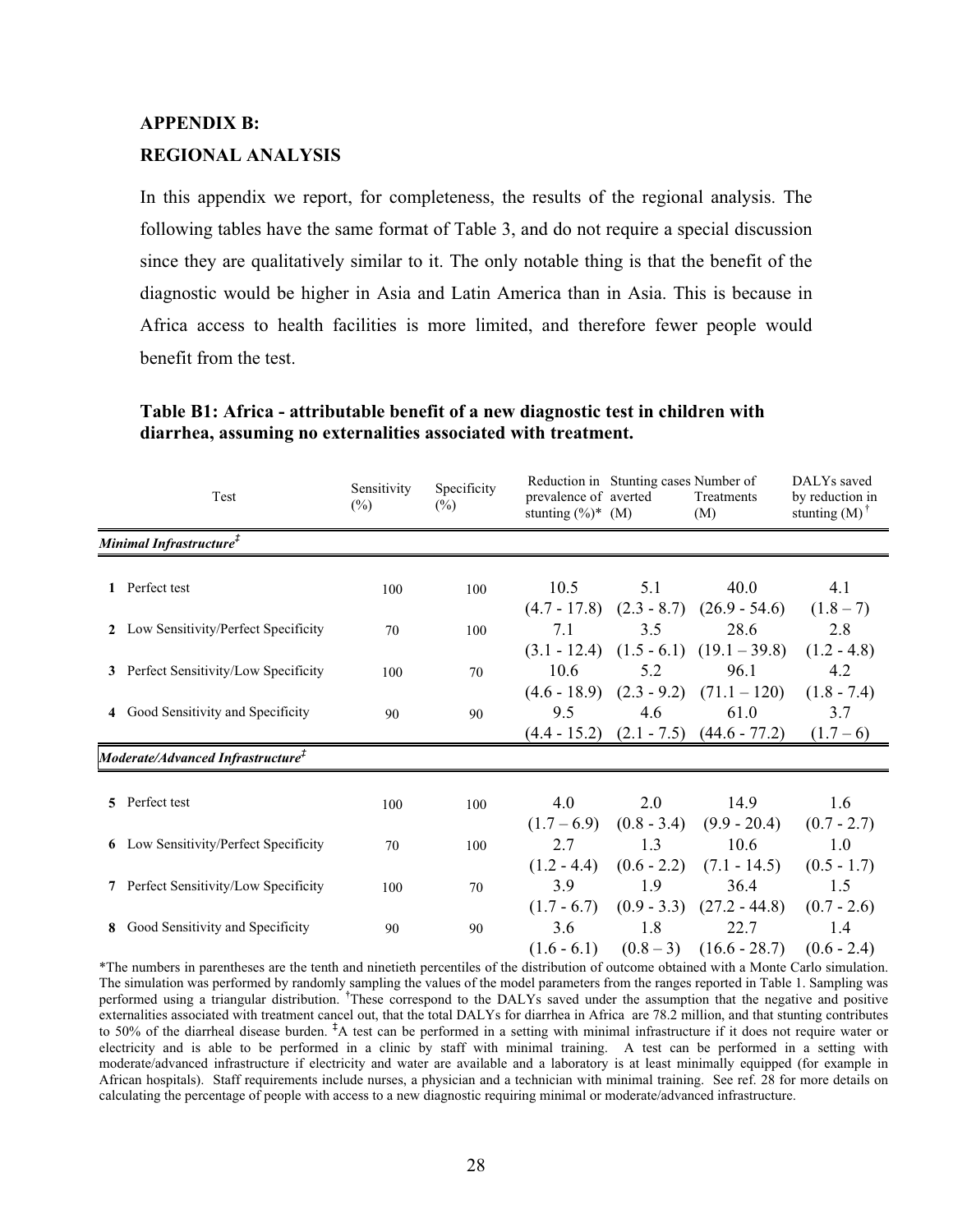|   | Test                                             | Sensitivity<br>$(\%)$ | Specificity<br>$(\%)$ | Reduction in Stunting cases Number of<br>DALYs saved by<br>prevalence of averted<br>reduction in<br>Treatments<br>stunting $(M)$ <sup>†</sup><br>stunting $(\%)^*$ (M)<br>(M) |
|---|--------------------------------------------------|-----------------------|-----------------------|-------------------------------------------------------------------------------------------------------------------------------------------------------------------------------|
|   | Minimal Infrastructure <sup>‡</sup>              |                       |                       |                                                                                                                                                                               |
|   | 1 Perfect test                                   | 100                   | 100                   | 15.8<br>14.5<br>150.8<br>15.6<br>$(6.8 - 26.1)$ $(6.2 - 24)$<br>$(99.7 - 208)$<br>$(6.7 - 25.7)$                                                                              |
|   | 2 Low Sensitivity/Perfect Specificity            | 70                    | 100                   | 10.8<br>9.9<br>109.4<br>10.6                                                                                                                                                  |
|   | 3 Perfect Sensitivity/Low Specificity            | 100                   | 70                    | $(4.7 - 18.4)$ $(4.3 - 16.9)$ $(73.2 - 147.4)$<br>$(4.6 - 18.1)$<br>15.7<br>14.4<br>384.6<br>15.4                                                                             |
|   | 4 Good Sensitivity and Specificity               | 90                    | 90                    | $(6.9 - 27.2)$ $(6.3 - 24.9)$ $(286.6 - 493.8)$<br>$(6.8 - 26.8)$<br>236.4<br>14.6<br>13.4<br>14.4<br>$(6.3 - 25.5)$ $(5.8 - 23.4)$ $(174.7 - 299)$<br>$(6.2 - 25.1)$         |
|   | Moderate/Advanced Infrastructure ${}^{\ddagger}$ |                       |                       |                                                                                                                                                                               |
|   | 5 Perfect test                                   | 100                   | 100                   | 9.9<br>10.7<br>101.3<br>10.6<br>$(4.9 - 18.2)$ $(4.5 - 16.7)$ $(67.8 - 139.5)$<br>$(4.9 - 17.9)$                                                                              |
| 6 | Low Sensitivity/Perfect Specificity              | 70                    | 100                   | 6.5<br>72.2<br>7.0<br>7.1<br>$(3.1 - 12.2)$ $(2.9 - 11.2)$ $(49.5 - 99.1)$<br>$3.1 - 12$                                                                                      |
|   | Perfect Sensitivity/Low Specificity              | 100                   | 70                    | 10.5<br>9.7<br>10.4<br>258.3                                                                                                                                                  |
|   | 8 Good Sensitivity and Specificity               | 90                    | 90                    | $(4.8 - 18)$ $(4.4 - 16.6)$ $(193.2 - 326.9)$<br>$(4.7 - 17.8)$<br>8.6<br>9.4<br>158.1<br>9.3<br>$(4.2 - 15.8)$ $(3.8 - 14.5)$ $(116.6 - 204.1)$<br>$(4.1 - 15.5)$            |

# **Table B2: Asia - attributable benefit of a new diagnostic test in children with diarrhea, assuming no externalities associated with treatment.**

\*The numbers in parentheses are the tenth and ninetieth percentiles of the distribution of outcome obtained with a Monte Carlo simulation. The simulation was performed by randomly sampling the values of the model parameters from the ranges reported in Table 1. Sampling was performed using a triangular distribution. **†** These correspond to the DALYs saved under the assumption that the negative and positive externalities associated with treatment cancel out, that the total DALYs for diarrhea in Asia are 196.8 million, and that stunting contributes to 50% of the diarrheal disease burden.<sup>‡</sup>A test can be performed in a setting and is able to be performed in a clinic by staff with minimal training. A test can be performed in a setting with moderate/advanced infrastructure if electricity and water are available and a laboratory is at least minimally equipped (for example in African hospitals). Staff requirements include nurses, a physician and a technician with minimal training. See ref. 28 for more details on calculating the percentage of people with access to a new diagnostic requiring minimal or moderate/advanced infrastructure.